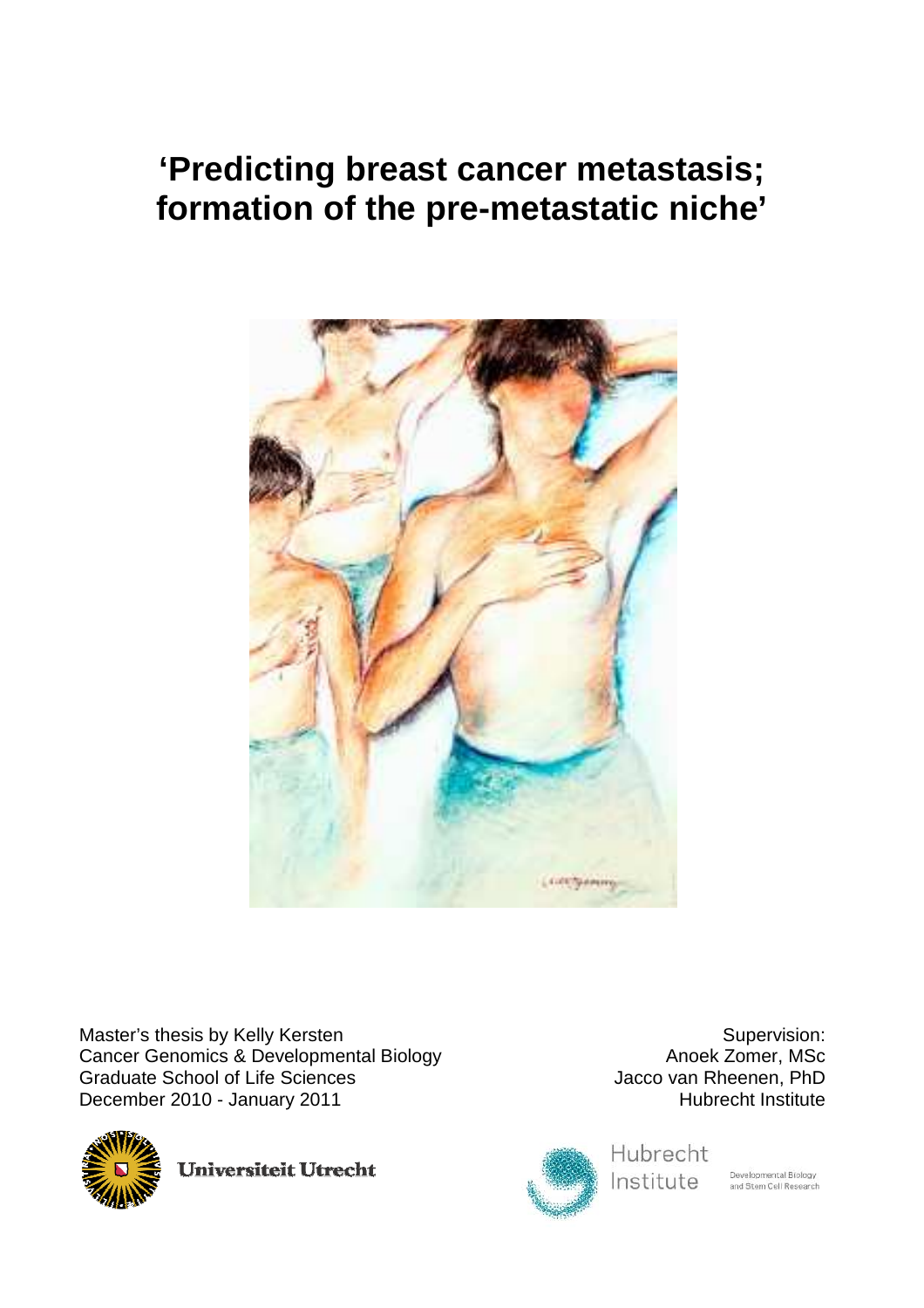# **Artwork on the cover:**

Title: Breast exam Photographer: Linda Montgomery Available at: Getty Images ®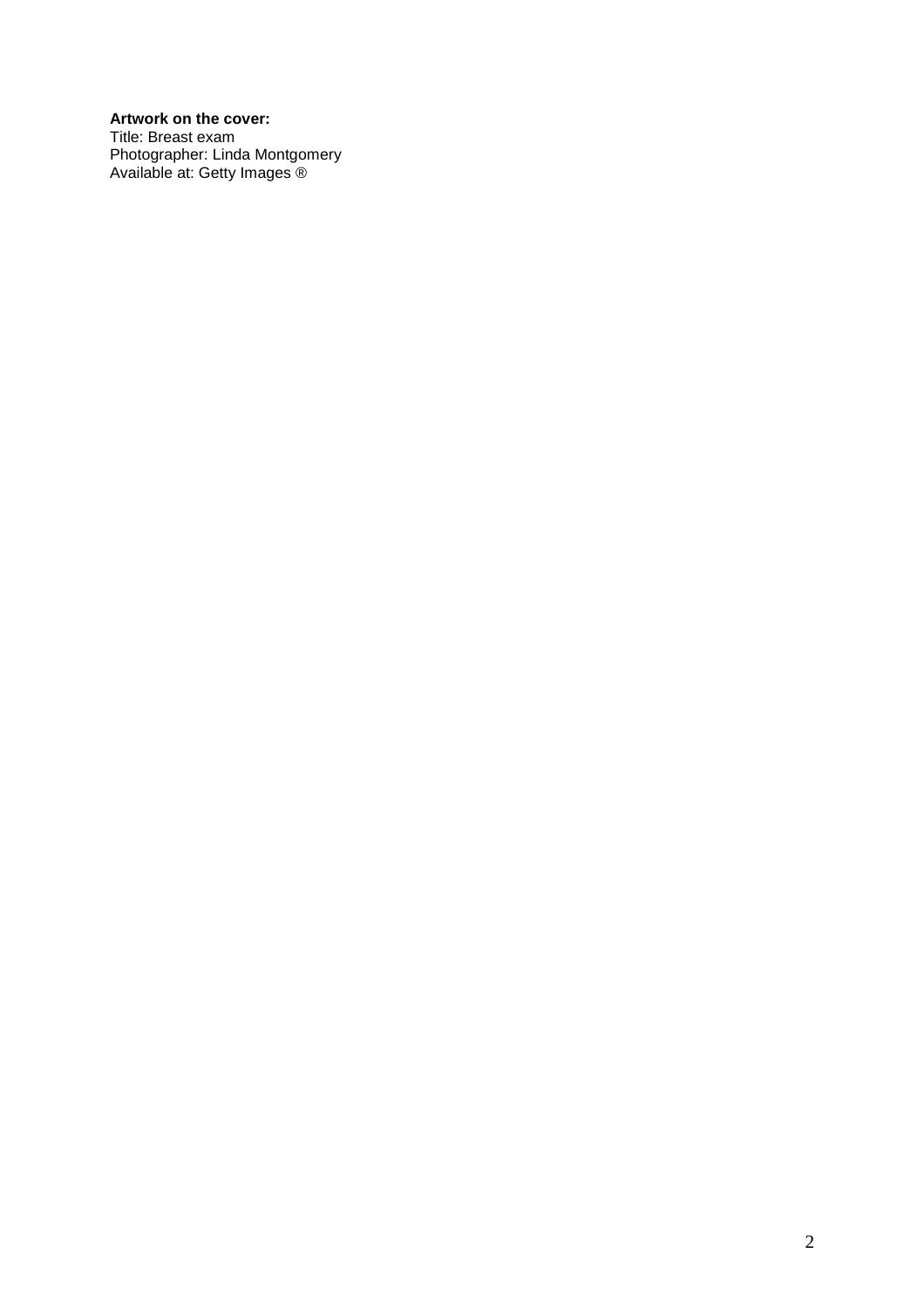# **Abstract**

The leading cause of death in breast cancer patients is tumor metastasis. This process includes several steps that all need to be completed successfully to develop distant metastatic disease. Tumor cells disseminate from the primary tumor and cross multiple barriers like the basement membrane and extracellular matrix. Subsequently, tumor cells enter the circulation by a process called intravasation, and they are transported throughout the body. At specific sites, tumor cells adhere to the blood vessel walls, breach the vascular endothelium (extravasation) and colonize target organs. Breast cancer shows striking tissue tropism for the formation of metastases in lung, bone, brain and liver. The molecular mechanisms underlying this specificity are not yet known, but most likely it is caused by an interplay between tumor cells and the microenvironment at target organs. Studies have shown that, before arrival of tumor cells, the microenvironment in target organs is modulated to form a permissive 'pre-metastatic niche'. Unraveling the mechanisms underlying the formation of this 'pre-metastatic niche' might contribute to our ability to predict breast cancer metastasis and the development of specific anti-cancer drugs and therapies.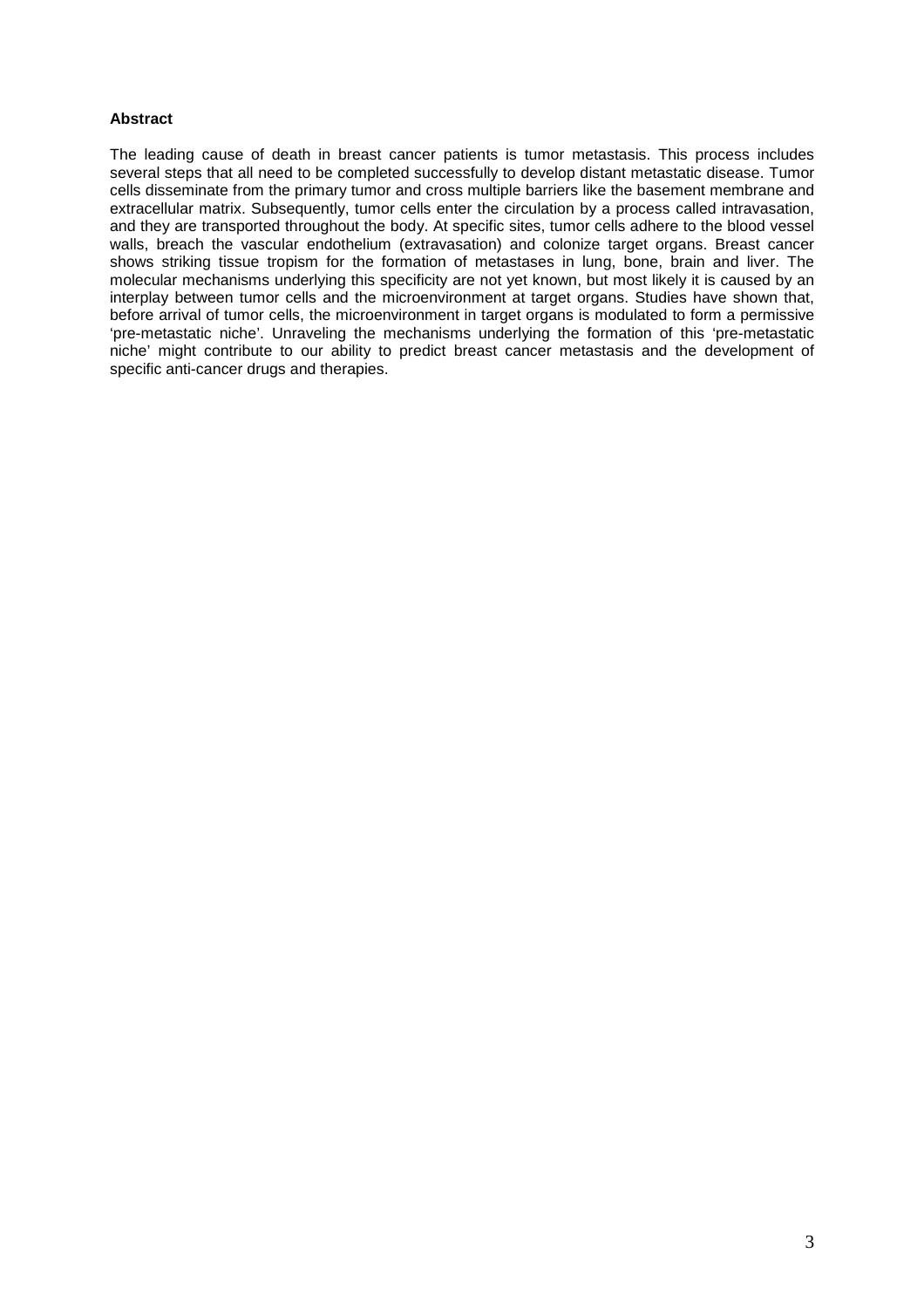## **'Predicting breast cancer metastasis; formation of the pre-metastatic niche'**

## **Introduction**

After decades of research and millions of dollars, breast cancer still remains the leading cause of cancer mortality in women (28% of all cancer deaths in women is due to breast cancer). It is estimated that in the past year in the United States 207,090 women were diagnosed with breast cancer and  $39,840$  women died from this disease<sup>1</sup>. The majority of these breast cancer deaths is due to malignant disease whereby detached tumor cells from the primary tumor spread throughout the body and form distant metastases<sup>2</sup>. However, most treatment strategies used nowadays, including surgery and radiation therapy, are developed to target the primary tumor. We need to appreciate the fact that cancer is a systemic disease, and treatment of the primary tumor is not sufficient to cure most cancer patients. Therefore, the focus in cancer research recently showed a slight shift towards unraveling the complex molecular pathways underlying tumor metastasis. Advanced microarray studies revealing gene-expression signatures of primary breast tumors are now able to predict the likelihood of the formation of distant metastases<sup>3</sup>. Like most cancer types, breast cancer displays specificity for developing metastases in distant organs like lymph, bone, lung and liver. A peculiar fact is that disseminated breast cancer cells often remain dormant for years and are able to cause recurrence even 10 years or more after detection<sup>4</sup>. The factors underlying this dormancy have not been elucidated yet, although it has been suggested that tumor cells remain in a specific 'niche' allowing them to survive at a distant site. As early as in 1889 the English surgeon Stephen Paget proposed his 'seed and soil' hypothesis which states that metastasis depends on cross-talk between selected cancer cells (the 'seeds') and a specific organ microenvironment (the 'soil')<sup>5</sup>. More recently, evidence for the existence of a so called 'pre-metastatic niche' was published by R.N. Kaplan and D. Lyden<sup>6</sup>, and since then a growing amount of promising data has been published on this topic. In this review we aim to give an overview of our growing ability to predict breast cancer metastasis by studying the formation of a pre-metastatic niche.

## **Metastasis: a step-by-step process**

The process of metastasis consists of several steps that all need to be completed successfully to form a metastatic tumor (Figure 1). Tumor cells need to detach from the primary tumor and intravasate into blood vessels to enter the circulation. Once in the circulation, cells can be transported over long distances towards other organs. At particular sites dependent on the type of cancer, cells adhere to blood vessel walls, extravasate and seed in target organs. Some cells remain dormant for a long time before they start the formation of metastatic foci. It is likely that the interaction with the microenvironment contributes to the behavior of tumor cells in these distant organs. This will be discussed in more detail later on in this review.

## Tumor heterogeneity

The first step in tumor progression is most likely favored by the heterogeneity of cells forming a primary tumor (Figure 1a). By obtaining mutations in their DNA tumor cells show uncontrolled growth. The intrinsic genomic instability of tumor cells causes an increase in mutation frequency, and therefore chromosomal gains and losses as well as chromosomal recombination events are often observed in cancer cells. For example, a loss-of-function mutation in the tumor suppressor protein p53 is observed in at least 50% of the cancers<sup>7, 8</sup>. Mutations in this DNA damage response gene result in escape of cell growth arrest and apoptosis, leading to an accumulation of cells with DNA damage. Accordingly, impaired cellular processes like improper cell cycle progression, inactivation of DNA repair mechanisms and epigenetic regulation of genes, contribute to malignant transformation. Not only genomic aberrations, but also the tumor morphology itself, causes heterogeneity of tumor cells<sup>9</sup>. During tumor growth, a population of cells becomes hypoxic caused by an increased distance from blood vessels providing oxygen and nutrients. Cellular hypoxia causes activation of the transcription factor Hypoxia Inducible Factor (HIF) that induces an adaptation mechanism<sup>10</sup> for cells to survive low oxygen levels<sup>11, 12</sup>. The subsequent shift from aerobe to anaerobe metabolism allows hypoxic cells to survive the stringent conditions and to acquire metastatic potential. Namely, HIF-dependent upregulation of lysyl oxidase (LOX) has been shown in to correlate with poor overall survival of breast cancer patients by promoting an invasive tumor cell phenotype<sup>13-15</sup>. Another process which is triggered by hypoxia is the formation of new blood vessels, or angiogenesis (Figure 1b). By HIF-dependent transcriptional activation of the gene encoding vascular endothelial growth factor (VEGF) new blood vessels are formed in the expanding tumor mass to restore the levels of oxygen<sup>16-18</sup>. This intratumoral vasculature is often leaky and shows malformations, and might be used by disseminated tumor cells to enter the circulation<sup>19</sup>.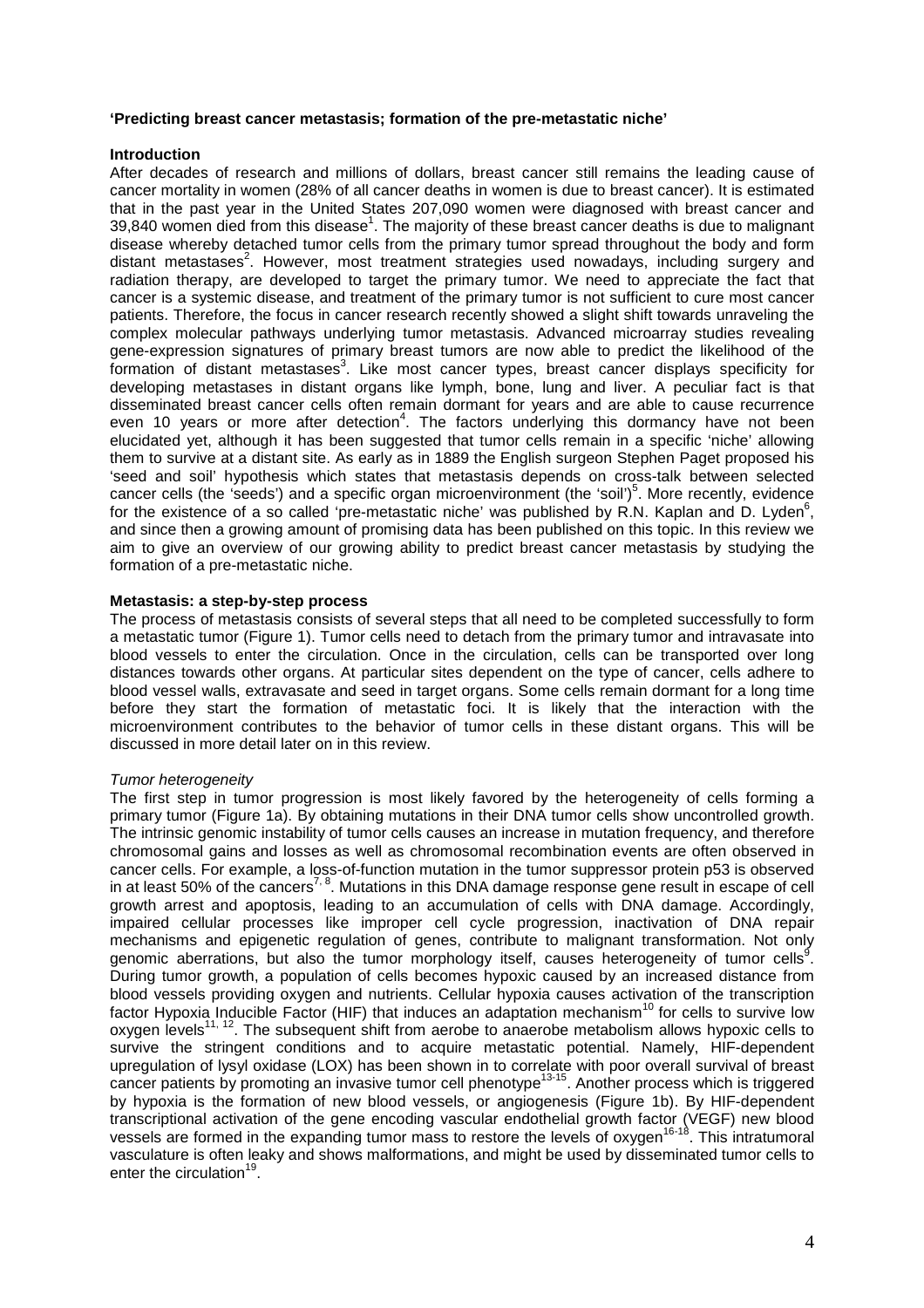#### Detachment and invasion

In the subsequent step of the metastatic process, tumor cells lose their architecture and polarity and obtain a migratory capacity to disseminate from the primary tumor and spread throughout the body (Figure 1c). This migratory behavior is regulated by an interplay of adhesive and proteolytic mechanisms, as well as by changes in expression of cytoskeletal proteins. Individual tumor cells may acquire the ability to detach from their neighboring cells by downregulation of cell interaction molecules like cadherins and integrins. The process in which epithelial cells transform to a motile mesenchymal phenotype is also known as epithelial-to-mesenchymal transition (EMT). Several in vitro and clinical studies have shown that a loss of expression of the cell-cell adhesion protein E-cadherin in breast carcinoma cells correlates with an invasive phenotype<sup>20-23</sup>. More specifically, it seems that in epithelial cells undergoing EMT, promoter methylation of the gene encoding E-cadherin, instead of mutation, gives rise to a migratory fibroblast-like phenotype<sup>24, 25</sup>. During migration, tumor cells have to cross connective tissue barriers like the extracellular matrix (ECM) and the basement membrane (BM) as well as the interstitial stroma. The ECM consists of collagens, laminins and fibronectin and serves as a framework for cells along which they can attach and migrate. Migration of tumor cells through the ECM can occur in different patterns (reviewed in  $^{26, 27}$ ). A 'fibroblast-like' form of migration is characterized by cellular actin-rich protrusions containing integrin receptor complexes and matrix metalloproteinases (MMPs), that facilitate crossing the ECM by proteolytic matrix degradation<sup>26</sup>. Single cell migration can be described as 'amoeboid' in which integrins and cell adhesion molecules (CAMs)



**Figure 1. Tumor metastasis is a step-by-step process.** (a) Tumor growth is initiated by transformed cells. Nutrients and oxygen are provided by diffusion. (b) Proliferation causes tumor growth and a fraction of cells become hypoxic. HIF-dependent angiogenesis is required for tumor growth beyond 1-2 mm<sup>3</sup>. (c) Loss of cell junctions leads to detachment of cells and intravasation into the blood stream or lymphatics (d). Circulating cancer cells are transported towards specific organs. Here they get trapped in capillary beds, adhere to blood vessel walls and extravasate (e). A supportive microenvironment is required for successful seeding, colonization and the formation of metastases (f). Figure adapted from  $\frac{3}{5}$ .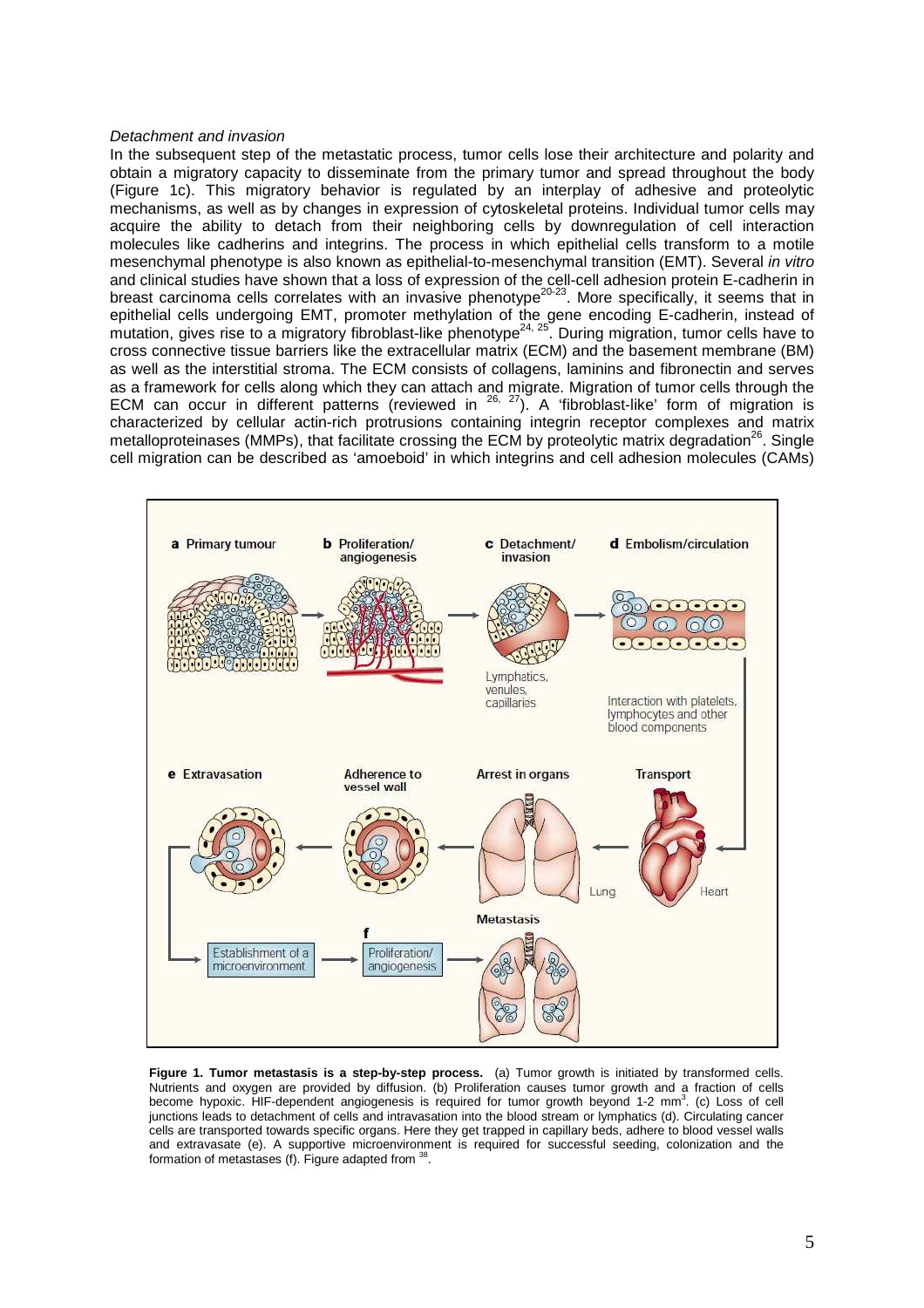are evenly distributed over the cell surface. Because of the lack of matrix remodeling molecules to pave the way through the ECM, the cell has to change its shape to crawl through the ECM barrier. Understanding the complexities of the interplay between epithelium and the surrounding stromal compartment is of great importance for cancer biology. Although the precise mechanism is still unknown, it is accepted that the stroma is an important contributor to tumor progression<sup>28, 29</sup>. Aberrations in the ECM integrity and composition are often associated with breast carcinogenesis $^{30, 31}$ . For example, breast cancer often shows dense fibrosis around the tumor, also known as desmoplasia. Fibrotic collagen type I disposition causes activation of MMP-2 expression in tumor cells resulting in invasive behavior at the primary or metastatic site<sup>32</sup>. Also MMP-9 expression is implicated in cancer cell invasion and progression to metastasis by priming the microenvironment in the lung, thereby facilitating infiltration of tumor cells<sup>33</sup>. Moreover, gene expression studies revealed that upregulation of the fibrillar collagen gene correlates with metastatic phenotype in breast cancer $34$ .

#### **Intravasation**

After dissemination from the primary tumor, cancer cells enter the circulation by a process called intravasation (Figure 1c,d). As described earlier, the perturbed intratumoral vasculature provides an escape route for tumor cells to disseminate to distant organs. An elegant study using intravital imaging showed the intravasation and metastatic potential of breast adenocarcinoma cells in rats<sup>35</sup>. GFPtagged metastatic and non-metastatic breast adenocarcinoma cell lines were injected orthotopically in the inguinal mammary fat pad and allowed to form tumors over 2.5 weeks. Blood was withdrawn from these animals and using a colony forming assay they showed that the number of viable tumor cells in the blood was higher in animals carrying metastatic tumors compared to animals carrying nonmetastatic tumors. Data analysis based on GFP expression revealed a correlation between the tumor cell density in the blood and the number of  $GFP<sup>+</sup>$  metastatic foci in the lungs<sup>35</sup>. These results suggest that metastatic tumors are able to enter the circulation more efficiently than non-metastatic tumors irrespective of tumor size. Tumor cells can also enter the blood circulation indirectly via the lymphatic system. Skin carcinomas overexpressing VEGF-C induce expansion of the lymphatic network within the sentinel lymph nodes which promotes metastasis to distant organs<sup>36</sup>. Despite many studies, it is not clear whether blood vessels or lymphatics are the main route responsible for tumor metastasis.

#### Extravasation and homing

The subsequent step of leaving the circulation, and entry and outgrowth in target organs is also called extravasation and homing (Figure 1e). Studies dating back 40 years used radioactive labeling of cells and showed that 24 hrs after injection of tumor cells in the circulation of mice, only 0.1% of tumor cells is still viable and 0.01% is able to form metastatic foci in distant organs<sup>37, 38</sup>. More recent studies with melanoma cells reveal that a minor fraction of tumor cells is destroyed in the circulation probably by the immune system. Although the remaining large fraction of cells extravasates at distant sites, only several manage to form metastatic lesions<sup>39, 40</sup>. Thus, metastasis seems to be an inefficient process. Moreover, results from clinical studies in breast cancer patients suggest that metastatic foci after surgery of the primary tumor do not show continuous growth over time, but rather show a form of tumor dormancy<sup>41</sup>. Recurrence of tumors can occur years after treatment<sup>42</sup>. Especially breast cancer is known to have a long period of dormancy. Although most recurrences occur within 10 years after mastectomy, in some cases the tumor reoccurs after 26-45 years<sup>42</sup>. The mechanisms underlying tumor cell dormancy are still not very well understood. It has been proposed that tumor cells remain in a specific regulatory niche that maintains them in a quiescent stem cell-like state<sup>43</sup>. Indeed, dormant tumor cells have been found to remain in  $G_0/G_1$  growth arrest as shown by negative staining for proliferation markers including Ki67<sup>44, 45</sup>. Obtaining a stem cell-like state with a low proliferation capacity might make tumor cells invisible for the immune system and anti-cancer drugs which target highly proliferating cells. Also, the failure of metastatic foci to produce angiogenic factors will prevent further growth<sup>46</sup>. Experimental studies in mice have shown that primary tumors produce angiogenesis inhibitory factors that maintain distant micrometastases in a dormant and avascular state<sup>47</sup>. After removal of the primary tumor an angiogenic switch occurs which increases the proliferative capacity of micrometastatic foci allowing them to grow and form macrometastases (Figure 1f). However, no evidence for such factors was found in humans.

The likelihood that metastatic foci at distant organs remain dormant for many years makes it more difficult to predict at what stage in tumor progression metastasis occurs. Over the years scientists default to the assumption that metastasis occurs as a late event in tumor progression, however, this topic is still under investigation. Several studies show that metastasis can occur in pre-invasive lesions; disseminated tumor cells have been detected in bone marrow of breast cancer patients early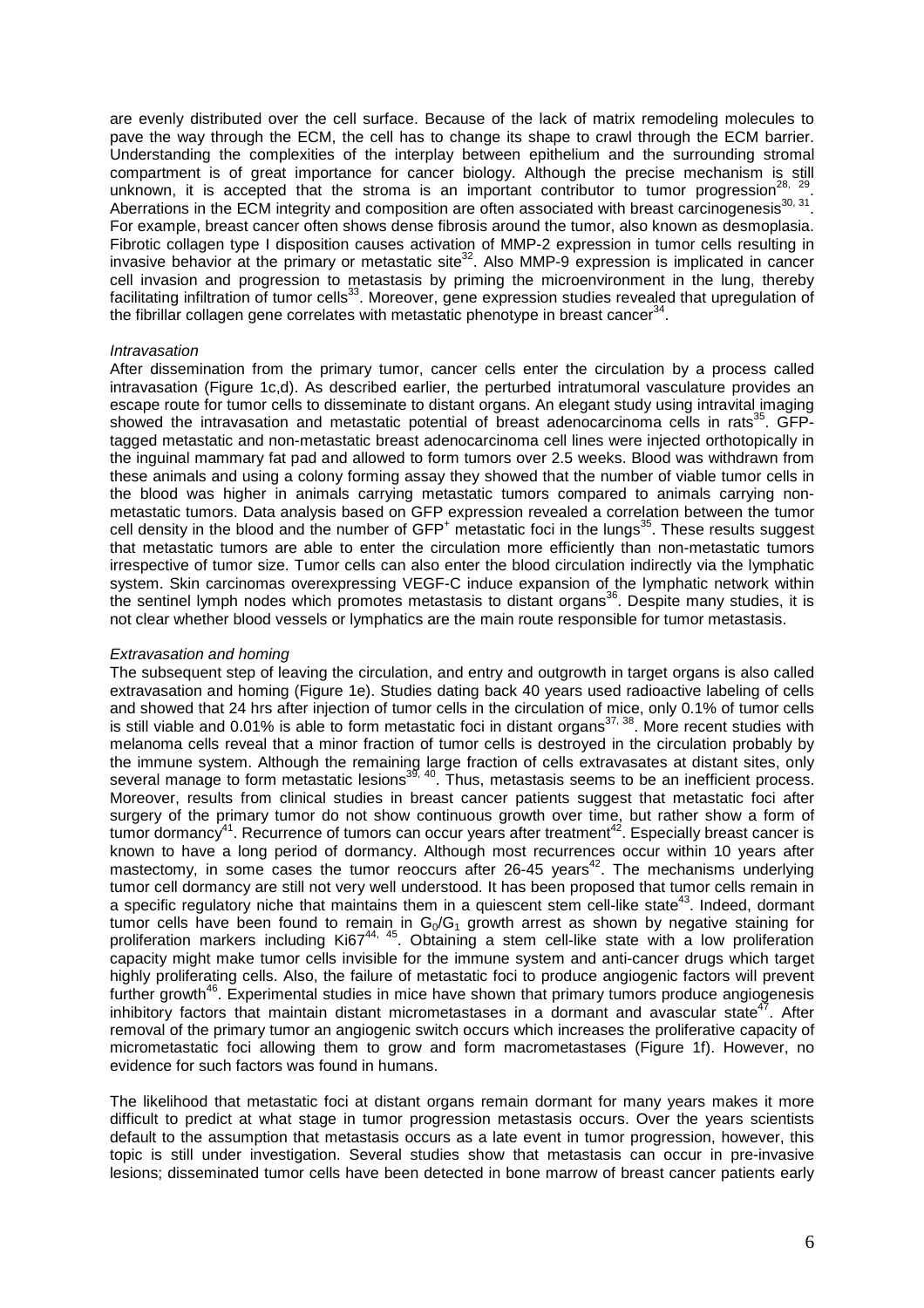in tumor progression<sup>48, 49</sup>. Single-cell comparative genomic hybridization analysis revealed that these cells have acquired additional genomic aberrations when compared to the genome of cells in the primary tumor<sup>49, 50</sup>. The size of the primary tumor does not seem to correlate with metastatic spread, since dissemination of tumor cells was also observed in small tumors<sup>50</sup>. Genomic studies on the expression profile of primary tumor cells seem to be able to predict the likelihood of spread throughout the body<sup>34, 51, 52</sup>. But how specific can we predict tumor metastasis? Breast cancer shows striking specificity for the development of metastatic foci in lung and bone marrow, and to a lower extend in liver and brain<sup>38</sup>. Is this tropism caused by the fact that these organs are highly vascularized and disseminated tumor cells get trapped in the capillary beds? Or is there another mechanism at work that determines the distant sites of metastasis?

To answer these questions many researchers reached back to Paget's 'seed and soil' hypothesis suggesting that cancer cells need a supportive microenvironment to develop into metastases. By unraveling the secrets of the 'pre-metastatic niche', better treatment strategies to prevent cancer metastases might be developed.

## **Formation of the pre-metastatic niche**

Researchers have been studying cancer metastases for more than 100 years. In 1889, the English surgeon Stephen Paget published his 'seed and soil' hypothesis to explain the distribution of metastases over the body. After studying over 900 autopsy reports from patients with different types of primary tumors he concluded that metastasis occurs in a non-random pattern, which was in contrast with what was assumed at that time. Paget proposed that tumor cells (the 'seeds') have affinity for a microenvironment in specific distant organs (the 'soil'), and interaction between the 'seed and soil' determines the particular sites of metastases<sup>5</sup>. Most studies have been designed to unravel the genetic changes underlying the transformation of particular primary tumor cells or the 'seeds'. The prevailing model is that subsets of tumor cells acquire metastatic potential late in tumor progression which allows dissemination and formation of distant metastases. However, the interaction with stromal cells at the distant site turns out to be at least equally important in this process. Therefore, the formation of metastases is tightly regulated by both intrinsic factors in the tumor cells (the 'seeds') and extrinsic factors from the microenvironment (the 'soil').

## Dynamic interplay of intrinsic and extrinsic factors

Primary tumor cells express a specific array of genes that might predict metastasis. Several groups have published gene expression signatures to predict the site of metastasis and even prognosis of patients<sup>34, 52-54</sup>. However, the contributing role of the microenvironment in tumor metastasis should not be underestimated. Tumor cells instruct stromal cells at target organs to form a permissive microenvironment that supports the survival and growth of disseminated tumor cells either by direct cell-cell contact or secreting factors<sup>55</sup>. Stromal cells, including fibroblasts, infiltrating immune cells and bone marrow-derived stem and progenitor cells, respond by the production and secretion of a variety of growth factors, chemokines and cytokines. In the following sections we will highlight some of them.

Tissue stroma contains many cell types, but the majority is constituted by fibroblasts. Several studies using organotypic culture have shown that carcinoma-associated fibroblasts (CAFs) present in the tumor stroma, have tumor-promoting properties as compared to normal fibroblasts<sup>56-58</sup>. CAFs can increase the migratory ability of a breast cancer cell line by inducing EMT<sup>56</sup>. Also, CAFs might contribute to localized deposition of fibronectin and thereby priming tissue for circulating bone marrowderived cells (BMDC) and tumor cells<sup>6</sup>. Moreover, CAFs were found to express a truncated isoform of fibronectin which results in a loss-of-function of the protein and detachment of tumor cells from their ECM scaffold $57$ .

Studies revealed that one of the earliest steps in determination of the metastatic target organ is the recruitment of vascular endothelial growth factor receptor 1<sup>+</sup> (VEGFR1) bone marrow-derived haematopoietic progenitor cells  $(HPC)^6$ . The formation of this pre-metastatic niche creates a permissive environment for incoming tumor cells<sup>6</sup>. After intradermal injection of either B16 melanoma .<br>cells or Lewis lung cancer (LLC) cells, VEGFR1<sup>+</sup> HPC form clusters at pre-metastatic sites (Figure 2a) that can attract the tumor cells (Figure 2b). Selective blocking of VEGFR1 (which is not expressed by tumor cells) with monoclonal antibodies completely prevented the initiation of VEGFR1<sup>+</sup> HPC clusters and formation of metastasis<sup>6</sup>. But how do these VEGFR1<sup>+</sup> HPC determine to migrate towards premetastatic organs? After injection of LLC cells, but before the formation of VEGFR1<sup>+</sup> HPC clusters, the lung pre-metastatic niche showed an increase in fibronectin expression compared to baseline levels in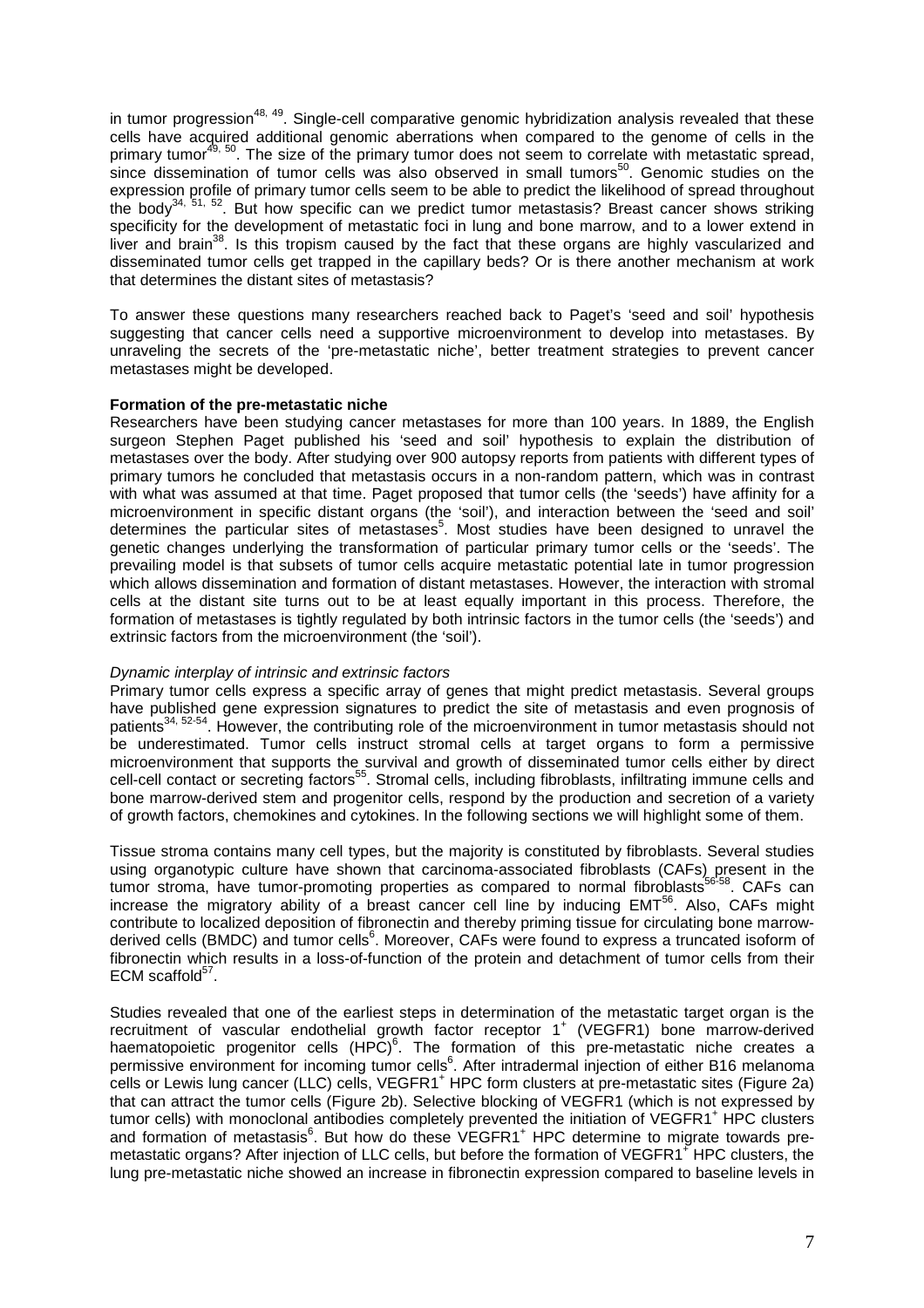

Figure 2. VEGFR1<sup>+</sup> HPCs initiate the pre-metastatic niche. (a) GFP<sup>+</sup> bone marrow cells in the lungs before implantation of DsRed-tagged B16 melanoma cells (left). On day 14, GFP<sup>+</sup> bone marrow cells are present, but no DsRed<sup>+</sup> tumor cells (left<br>middle panel). From day 18, a few single DsRed<sup>+</sup> tumor cells start to adhere to GFP<sup>+</sup> clusters of On day 23, DsRed<sup>+</sup> tumor cells proliferate at cluster sites. Cell nuclei are stained with DAPI (blue). (b) Flow cytometry analysis of cells present in the lungs. GFP<sup>+</sup> BMDCs arrive in the lungs around day 12 and their numbers peak at day 26. Around day 23, DsRed<sup>+</sup> B16 melanoma cells arrive in the lungs. Flow diagrams shows the percentage of GFP<sup>+</sup> BMDC and DsRed<sup>+</sup> B16 melanoma cells on day 14 (left) and day 18 (right). Figure adapted from <sup>6</sup>.

wild type lung<sup>6</sup>. VEGFR1<sup>+</sup> HPC express VLA-4 (also known as integrin α4β1) which binds to its ligand fibronectin and mediates adhesion to the pre-metastatic niche. Moreover, binding of VLA-4 to fibronectin regulates gene expression of MMP-9 and MMP-2<sup>59, 60</sup>. These metalloproteinases degrade the ECM, thereby facilitating infiltration of tumor cells<sup>31, 61</sup>. Accordingly, MMP-9 has been shown to be a predictor of poor prognosis<sup>33, 34</sup>. Furthermore, clustering of VEFGR1<sup>+</sup> VLA-4<sup>+</sup> HPC together with fibronectin and fibroblasts at the pre-metastatic site resulted in an increased expression of stromalderived factor-1 (SDF-1) in the lung parenchyma<sup>6</sup>. CXCR4<sup>+</sup> (which is the receptor for SDF-1) tumor cells might exploit this chemoattractant for migration and homing to distant metastatic organs<sup>62</sup>.

## Cancer stem cells

Recently, it has been proposed that cancer is a disease based on cancer stem cells. Cancer stem cells have the capacity to self-renew like normal stem cells, and therefore might drive tumorigenesis $^{63}$ . The longevity of stem cells makes it plausible to accumulate mutations and obtain a malignant phenotype<sup>64</sup>. Normal mammary stem cells can be isolated from the mammary gland based on phenotypic surface markers and are able to reconstitute many different cell types to form an entire functional mammary gland<sup>65-67</sup>. If a mammary stem cell acquires mutations that cause de-regulation of self-renewal, this could lead to development of breast cancer. However, another possibility is that cancer stem cells originate from mammary epithelial cells that have lost their differentiated state and acquire stem cell-like properties. Unfortunately, the presence of cancer stem cells makes it more difficult to design proper treatment. The quiescent state of stem cells makes them resistant to cytostatic drugs that target rapidly dividing cells. Also, stem cells express drug efflux pumps that protect the cells from drugs and cause multi drug resistance. Studies have shown that during EMT tumor cells obtain stem cell-like properties<sup>68</sup>. Accordingly, an invasive type of mammary epithelial cells that share stem cell-like properties has drug efflux pumps that contribute to drug resistance<sup>69</sup>. Survival of cancer stem cells would explain recurrence and initiation of metastasis after treatment of the primary tumor. The subject of cancer stem cell biology is a remarkable field, but in this review we will mainly focus on the potential role of cancer stem cells in the formation and initiation of the premetastatic niche.

Striking parallels can be found in molecular mechanisms between normal stem cells and cancer stem cells<sup>62, 63</sup> e.g. the regulation of stem cell trafficking. It has been postulated that the SDF-1/CXCR4 chemokine axis is a master regulator of both normal and cancer stem cell mobilization<sup>62</sup>. Stem cells express the G-protein–coupled transmembrane receptor CXCR4 which is the exclusive receptor for its ligand α-chemokine SDF-1 which is also known as  $CXCL12^{62}$ . SDF-1 is predominantly expressed by stromal cells in the bone marrow, which during embryogenesis allows migration of haematopoietic stem cells from their site of production (liver) to the bone marrow for maturation<sup>70, 71</sup>. Other progenitor cells have been shown to express CXCR4 and use a SDF-1 gradient to home to the proper locations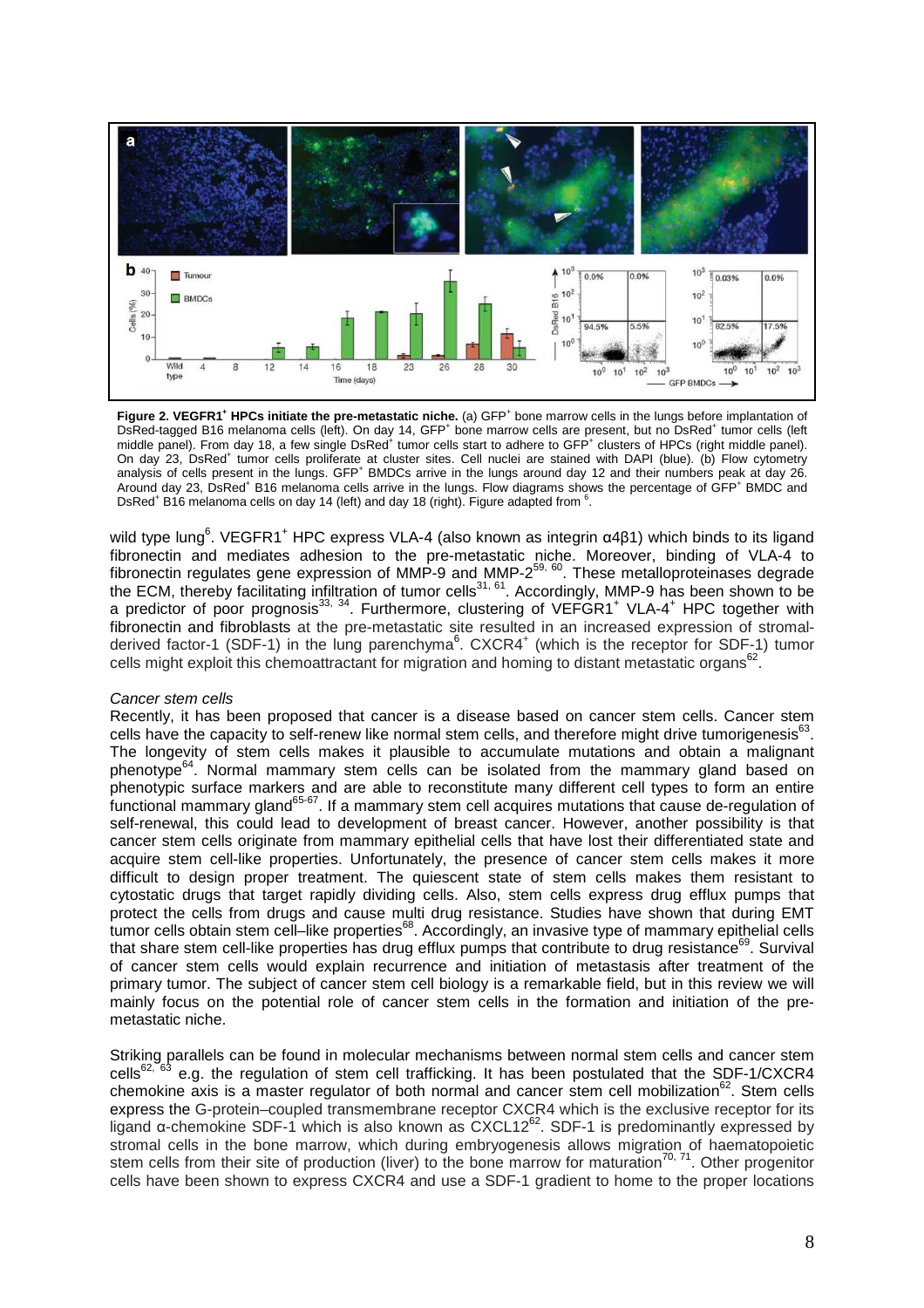in the body during organogenesis<sup>62, 70</sup>. It is not surprising that CXCR4<sup>+</sup> tumor cells (which may or may not derive from normal stem cells) use the same mechanism for developing metastases at distant sites (Figure 3). As mentioned before, tumor cells secrete a multitude of chemokines to modulate distant sites to form a permissive environment for migrating tumor cells. Several tumor types use chemokine receptors for directional migration during cancer progression<sup>72-74</sup>. Chemokine expression patterns were studied in several breast cancer cell lines and compared to normal mammary tissue. Both mRNA and protein levels of chemokine receptors CXCR4 and CCR7 were found to be highly expressed in breast cancer samples compared to normal mammary tissue<sup>72</sup>. The CXCR4 ligand SDF-1 secreted by stromal cells at the pre-metastatic organs can mediate adhesion of tumor cells to endothelium, fibronectin and stroma, which allows extravasation at specific sites<sup>75</sup>. Both CXCR4 and CCR7 ligands, SDF-1/CXCL12 and CCL21 respectively, were mainly expressed in lymph node, bone marrow, lung and liver which are known to be the first destinations of breast cancer metastasis $^{72}$ . Accordingly, other CXCR4<sup>+</sup> cancer types like rhabdomyosarcoma and neuroblastoma show metastatic tropism for lymph nodes and bone marrow<sup>73, 74</sup>. Neutralization of the SDF-1/CXCR4 axis with an anti-human CXCR4 antibody (Figure 3) resulted in a significant decrease in formation of lymph node and lung metastasis, suggesting the importance of the CXCR4/SDF-1 axis in tumor progression<sup>72</sup>. Remarkably, the gene encoding CXCR4 is not included in the poor prognosis signature described before<sup>34, 52</sup>. However, PAX genes which act as a transcriptional activator of CXCR4, have been found to be overexpressed in rhabdomyosarcoma and small cell lung cancer<sup>76</sup>. Also proteins involved in stress conditions, like NFκB and hypoxia-induced HIF-1, can positively regulate CXCR4 expression77, 78. Tissue damage, possibly caused by adjuvant chemotherapy to destroy metastatic foci, is one form of stress which may lead to increased expression of SDF-1. As a result CXCR4<sup>+</sup> inflammatory cells like macrophages and also tissue stem cells as well as tumor cells are attracted to the site of damage for regeneration and repair.



**Figure 3. The role of the CXCR4/SDF-1 axis in mammary tumor progression.** Mammary epithelium acquires mutations that can promote neoplastic progression. This process requires stromal remodelling, inflammation, angiogenesis and lymphangiogenesis. The transformation to mammary carcinoma often results in expression of the chemokine receptor CXCR4. Production of its ligand SDF-1 in organs like bone, liver, lung and the lymph nodes facilitates invasion and migration of carcinoma cells to secondary sites, and eventually form metastasis. Some studies have shown that blocking CXCR4 with an antibody prevents metastatic spread of tumor cells. Figure adapted from <sup>81</sup> .

## Infiltrating immune cells

For some cancer types, chronic inflammation is described as a significant cause. This was already hypothesized by Virchow in 1863, based on his observation that continuous irritation of tissue and the subsequent recruitment of inflammatory cells can cause enhanced proliferation<sup>79</sup>. The microenvironment of the injured tissue supports its growth and regeneration by production of proliferation-promoting factors. In this way inflammatory cells can directly increase the risk of neoplasia. Moreover, inflammatory cells can produce mutagenic compounds like oxygen and nitrogen radicals that might contribute to the accumulation of mutations in cells and eventually lead to cancer initiation<sup>80</sup>. In this section we aim to describe to the role of inflammatory cells recruited by the primary tumor in the formation of the pre-metastatic niche and tumor metastasis.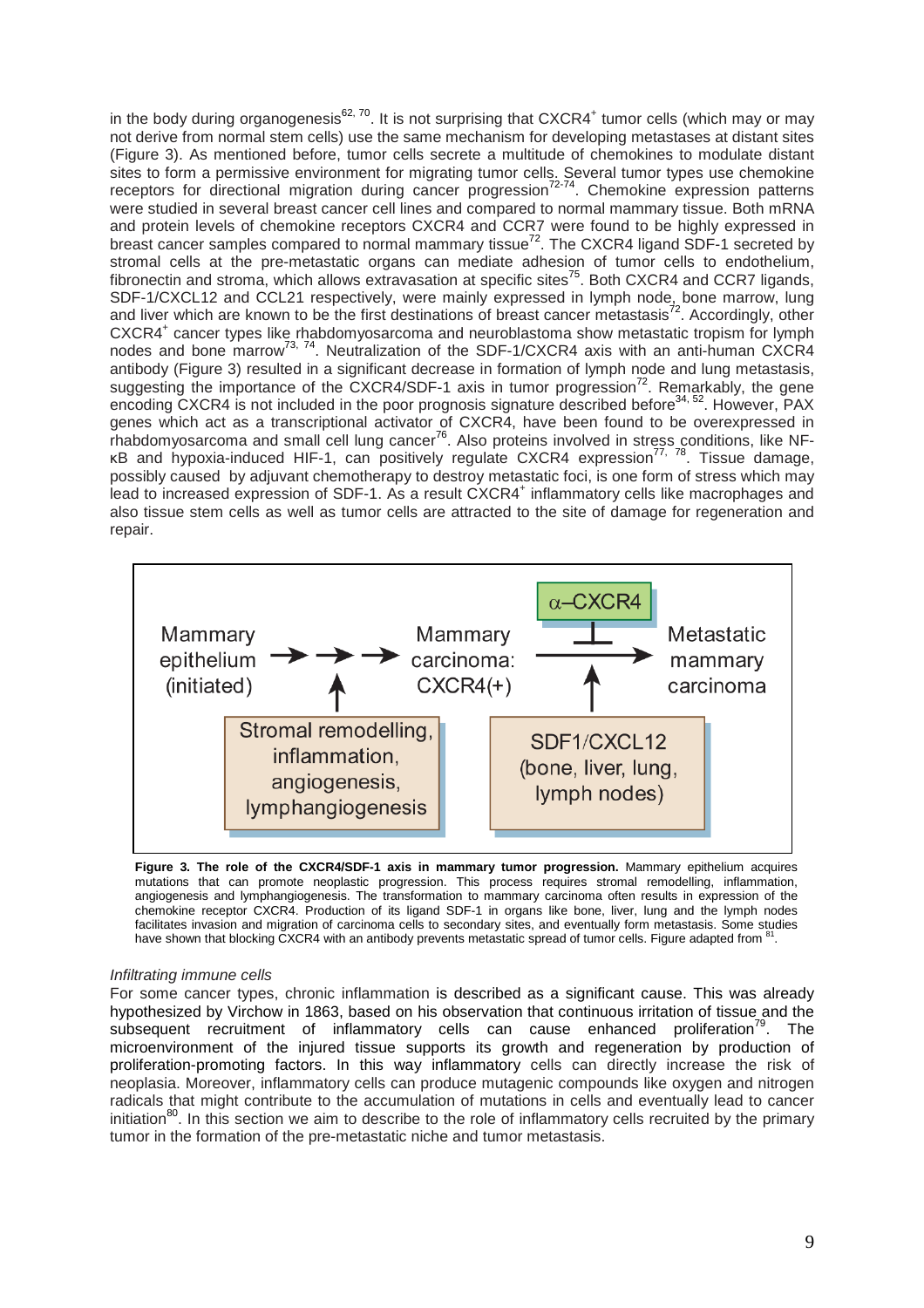Tumor cells secrete a variety of growth factors like colony-stimulating factor-1 (CSF-1), granulocytemacrophage-CSF (GM-CSF), transforming growth factor-β1 (TGF-β1) and chemokines, to recruit inflammatory cells<sup>80</sup>. These include neutrophils, mast cells, eosinophils, dendritic cells and lymphocytes, but the majority consists of macrophages. Macrophages have been shown to play a significant role in cancer progression and metastasis<sup>81</sup>. Most solid tumors contain a large population of tumor-associated macrophages (TAMs) and several studies have shown a correlation between the presence of these cells and poor prognosis in breast, prostate, ovarian and cervical cancers<sup>82</sup> . Therefore, it is not surprising that also CSF-1, the main growth factor for macrophages, is often overexpressed in these cancer types<sup>80, 83</sup> and correlates with high leukocyte density<sup>84</sup>. CSF-1 is a secreted chemokine that stimulates differentiation of haematopoietic stem cells into macrophages at sites of inflammation to combat pathogens. In tumors, circulating monocytes can be attracted to the site of infection and differentiate into macrophages<sup>80</sup>. It has been shown that CSF-1 is able to locally block maturation of dendritic cells (which are the major type of antigen-presenting cells) thereby preventing antigen presentation to cytotoxic T lymphocytes, T lymphocyte activation and killing of the tumor cells<sup>80</sup>. At the same time CSF-1 contributes to the development of immunosuppressive TAMs which might cause suppression of an immune response against tumor cells<sup>80</sup>. Primary tumors show resemblance to sites of continuous inflammation, and macrophages in this environment are 'educated' by tumor cells<sup>80</sup>. It is likely that a similar mechanism of immune suppression is used during tumor progression and the formation of distant metastases.

In an elegant study of Pollard and co-workers the role of TAMs in cancer progression was studied using  $C\text{sf1}^{\text{op}}$ /Csf1<sup>op</sup> mice carrying a null mutation in the gene encoding CSF-1, leading to the absence of macrophages<sup>85</sup>. Mammary tumors were induced by expression of polyomavirus middle T oncoprotein (PyMT) under control of a murine mammary tumor virus (MMTV) LTR promoter, restricting PyMT expression to the mammary epithelium<sup>86</sup>. As a result, tumors develop in all mammary glands and metastatic foci form in the lungs<sup>86</sup>. Crossing PyMT mice with the Csf1<sup>op</sup>/Csf1<sup>op</sup> line gives rise to tumor-bearing mice in which CSF-1 expression was depleted. Absence of macrophages in these tumors caused a decreased rate of tumor progression<sup>85</sup>. Although the growth and size of primary tumors was similar, metastasis was almost completely blocked in the macrophage-deficient mice compared to wild type mice. Administration of transgenic CSF-1 in the primary tumors of mutant mice restored the phenotype by the rapid development of metastases<sup>85</sup>. These results suggest that CSF-1 is important for the recruitment of macrophages towards tumors and contributes to the process of metastasis.

Also other mice experiments have shown that macrophages 'educated' by primary tumor cells can increase metastatic ability<sup>33</sup>. Macrophages were isolated intratracheally from tumor-bearing mice and co-cultured in vitro with wild type lung endothelial cells. After 2 days of culture the endothelial cells expressed high levels of MMP-9 which was induced by the tumor-stimulated macrophages in a VEGFR-1 dependent mechanism<sup>33</sup>. Induction of MMP-9 in lung endothelial cells leads to ECM and basement membrane degradation which facilitates seeding of tumor cells in the lung. These results were confirmed by in vivo studies showing that tumor-stimulated macrophages promote seeding and vascularisation of tail-vein-injected tumor cells by induction of MMP-9 and VEGF in lung tissue<sup>33</sup>.

Also macrophages themselves are able to produce growth factors and proteases that facilitate the key steps towards metastasis<sup>80</sup>. For example, MMP-9 secretion by macrophages leads to breakdown of the ECM and basement membrane, subsequent VEGF-A release and angiogenesis induction<sup>55</sup>. Macrophages can also promote angiogenesis directly by secretion of VEGF<sup>87</sup>. Growth factors produced by TAMs include TGF-β1, fibroblast growth factor (FGF) and hepatocyte growth factor (HGF) and these are able to stimulate growth and the migratory ability of tumor cells<sup>80</sup>. Previously we described that VEGFR1<sup>+</sup> HPCs arrive at the pre-metastatic niche before tumor cells do. It is not unlikely that TAMs also play a role in priming the 'soil' by inducing MMP expression in the target tissue thereby facilitating seeding of tumor cells. VEGF, either produced by TAMs or released by degradation of the basement membrane, promotes the formation of new blood vessels in the target tissue<sup>55, 80</sup>, which is required for growth of micro- into macrometastases. Indeed, Lin et al. showed that the angiogenic switch was delayed in macrophage-depleted  $Csf^{op}/Csf^{op}$  mice, resulting in a delay in malignant transition<sup>88</sup>. Together, these results suggest a role for macrophages in tumor progression to malignancy.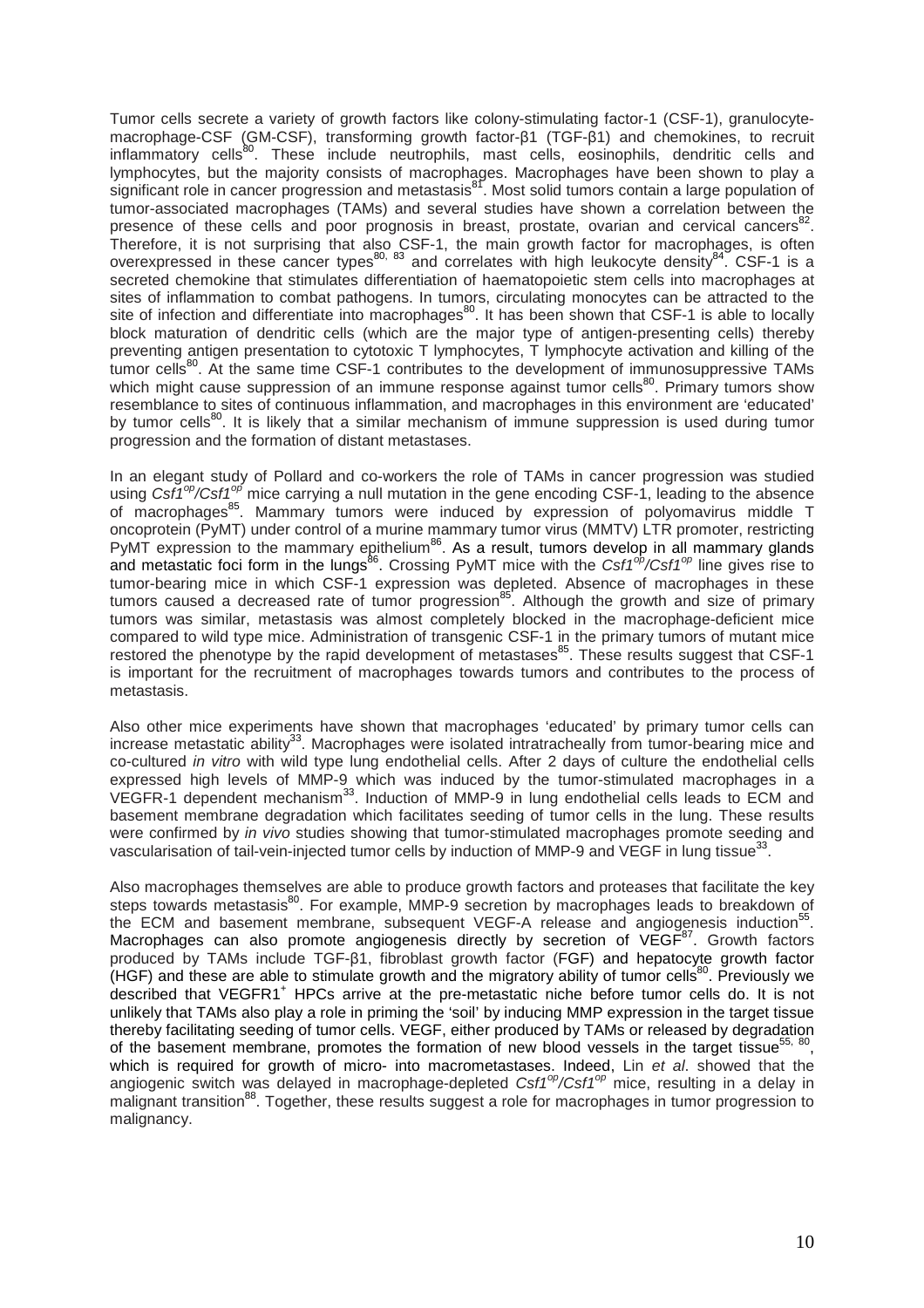#### **Molecular mechanisms underlying organ-specific metastasis in breast cancer**

The tissue tropism of metastasis in different types of cancer is remarkable and the underlying molecular mechanisms are still under investigation. Breast cancer shows a peculiar pattern of development of metastases in lymph, bone, lung, brain and liver. Paget suggested with his 'seed and soil' hypothesis that the formation of metastasis is determined by the interplay between circulating tumor cells and the microenvironment in the pre-metastatic organ. It is likely that in the formation of metastases, each organ orchestrates different demands on circulating tumor cells. In 1928, James Ewing challenged Paget's theory by suggesting that development of metastases in distant organs was mainly caused by anatomical and mechanical factors<sup>38</sup>. He proposed that the architecture of the vasculature at distant organs caused tumor cells to get trapped in capillary beds, thereby determining the sites of extravasation and formation of metastatic foci. Ectopic transplantation studies have shown that this mechanism could indeed occur at particular sites, but proliferation and growth of metastatic foci was dependent on the interaction with stromal cells in the host organ by an unknown mechanism<sup>89, 9</sup> .

Intrinsic factors like gene-expression signatures of tumor cells can contribute to predicting metastasis to particular organs like lung<sup>51, 54, 91</sup> and bone<sup>92-94</sup>. Using highly metastatic MDA-MB-231, a cell line derived from cancer cells obtained by pleural effusion of a breast cancer patient, studies have revealed a gene-expression profile specific for marking metastasis to bone<sup>95</sup>. Using the organ-specific signature, researchers were able to distinguish primary breast carcinomas cell populations that will metastasize to bone and cells that would metastasize elsewhere in the body<sup>95</sup>. Also lung-specific expression signatures have been described $91$ , and expression signatures for metastasis to other organs are under investigation. In this section we will give an overview of recent studies that have contributed to unravel the molecular mechanisms underlying breast cancer metastasis to bone and lung.

## Bone

The bone marrow is a well vascularised organ which may provide a favourable environment for disseminated tumor cells to survive. Stromal cells in the bone marrow microenvironment express SDF-1 which in physiological circumstances is used for retention and homing of CXCR4<sup>+</sup> HSC. However, CXCR4<sup>+</sup> tumor cells exploit this receptor axis for migration towards the bone and the formation of metastases (Figure 4). Tissue homeostasis in healthy bone can be described as a balanced interplay between osteoclasts which degrade the bone matrix, and osteoblasts which constantly create new bone matrix. The formation of bone metastases alters this homeostasis, thereby causing bone lesions. In the case of breast cancer, bone metastases often lead to osteolytic lesions (degradation of bone tissue), while bone metastases in prostate cancer often result in osteoblastic lesions (excessive formation of bone tissue)<sup>96</sup>. Bone-metastasized breast cancer cells induce osteoclasts to release parathyroid hormone-related peptide (PTHrP), tumor necrosis factor α (TNFα) and several interleukins, thereby causing osteolytic lesions<sup>96</sup>. In turn, osteoclast-secreted factors stimulate osteoblasts to secrete RANKL (ligand for receptor activator of nuclear factor-κB) which promotes differentiation of osteoclasts (Figure 4). Demineralization of bone by osteoclasts results in the release of bone matrix morphogenetic proteins like insulin-like growth factor-1 (IGF-1) and TGF-β (Figure 4). As mentioned before, these growth factors can stimulate proliferation of tumor cells and induce further expression of PTHrP. This positive feedback loop promotes constant degradation of bone matrix and results in pain and bone fractures in the patient.

Using gene expression profiling of disseminated tumor cells that show specific tissue tropism, a bonespecific signature in the MDA-MB-231 human breast cancer cell line was identified<sup>93, 95</sup>. Indeed, upon injection of these tumor cells into the left cardiac ventricle of immunocompromised mice, bone metastases were detectable by X-ray imaging after 10-12 weeks of inoculation<sup>93</sup>. The cells forming bone metastases were isolated, expanded in culture and re-inoculated into mice. By this procedure, cancer cells were selected for high bone metastatic affinity. Inoculation of these selected tumor cells resulted in rapid formation of osteolytic bone lesions in mice within 5-7 weeks<sup>93</sup>. Invasion of bone matrix was favoured by upregulation of a specific gene expression signature including CXCR4, MMP-1, the anchorage-molecule osteopontin, connective tissue growth factor (CTGF) and interleukin-11<sup>93</sup>. Indeed, upregulation of CXCR4 $^{72, 74}$ , IL-11 and osteopontin expression in human cancer has been correlated with the formation of metastasis in bone $^{93}$ . These results suggest that only a small fraction of a population of breast cancer cells shows specificity for the formation of osteolytic metastases in bone, and a gene expression signature is able to predict this metastatic pattern.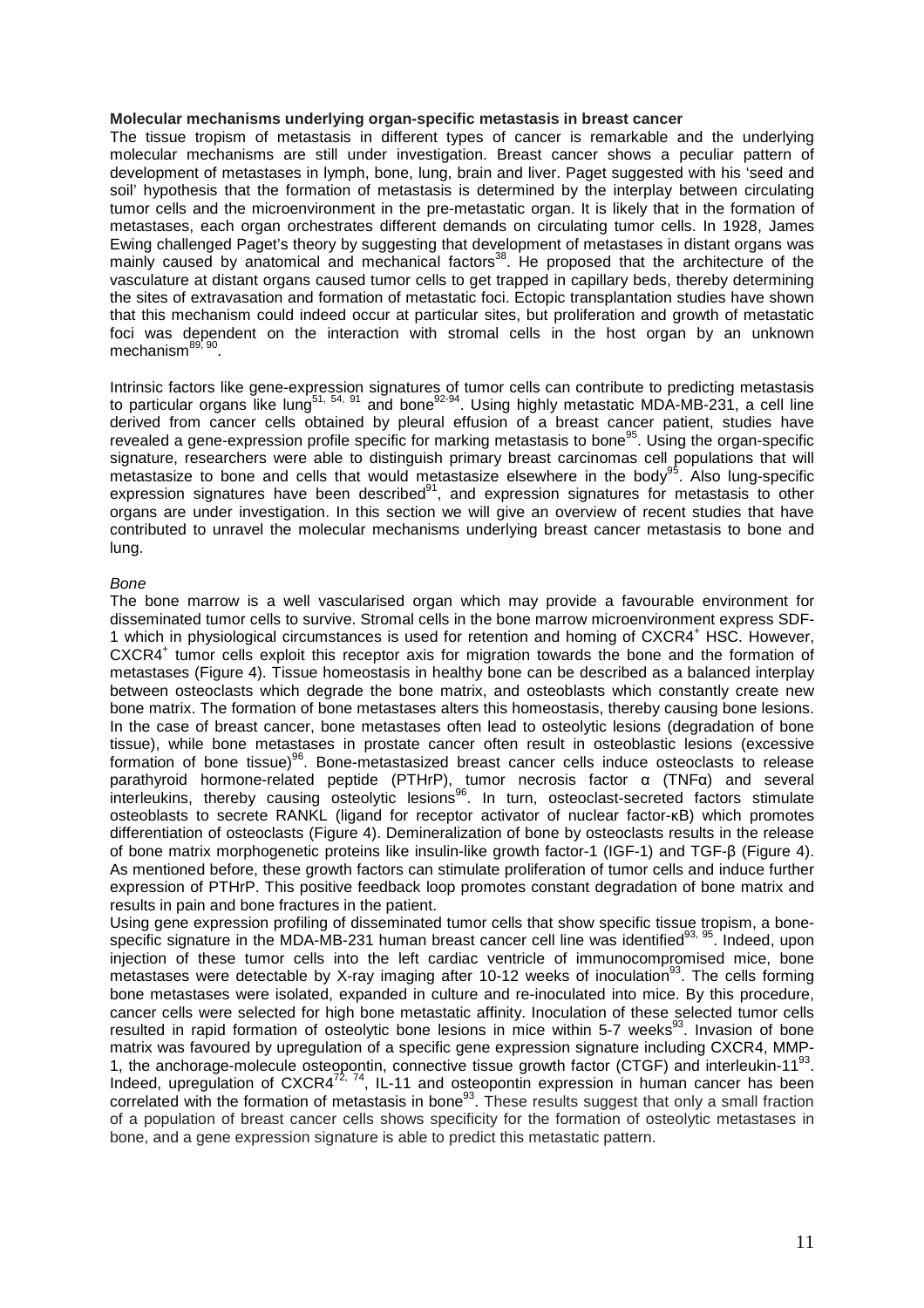#### Lung

The lung parenchyma, like the bone marrow, is a well vascularised organ. A large network of capillaries allows the exchange of oxygen and carbon dioxide between blood and inhaled air. It has been investigated whether circulating tumor cells get trapped in the narrowing capillary beds leading to the formation of lung metastases<sup>89, 90</sup>. This mechanical determination can indeed occur, however, it has been shown that cancer cells migrate intentionally to the lungs by the presence of a lung-specific gene expression signature and are able to prime the 'soil' for incoming tumor cells<sup>54</sup>. A similar approach as described above was used to investigate gene expression specific for lung. MDA-MB-231 breast carcinoma cells were injected into the tail vein of immunodeficient mice to allow formation of metastatic lesions in the lungs. Lung metastatic cells were isolated, expanded in culture and reinoculated into mice by tail-vain injection. The in vivo selected cells showed an increased lung metastatic activity compared to the parental cell line<sup>54</sup>. To identify a gene expression pattern based on lung metastatic activity, transcriptomic micro-arrays were performed on the highly metastatic selected cell population and the weak metastatic parental cell line. A list of genes was extracted that was distinct from the bone-metastatic gene expression signature described before, although it was derived from the same parental MDA-MB-231 cell line<sup>93</sup>. Several of these genes encoded secretory and receptor proteins, suggesting a possible role for the lung microenvironment providing attracting factors and contribute in seeding of tumor cells in the lung parenchyma. A subset of the genes grouped in the lung-specific signature was identified to play a role in extravasation of cancer cells at the distant site. The genes encoding epiregulin (EREG) (which can function as a ligand of EGFR), cytochrome C oxidase 2 (COX2), MMP-1 and MMP-2 are required for breaching the lung vasculature and extravasation of breast cancer cells from the circulation<sup>53</sup> (Figure 4). The presence of MMPs in this list of genes is in line with other studies<sup>33, 91</sup>. The importance of each of these genes was investigated by individual targeting and downregulation. Single knock down was not sufficient to prevent the formation of lung metastases, however, combined inhibition of all four genes abrogated the metastatic ability of the MDA-MB-231 cells almost completely<sup>53</sup>. The presence of a lung-specific gene expression pattern was clinically validated by studying samples from patients with primary breast cancer. Patients with cancer cells that were positive for the lung-specific signature, showed a shorter lung-metastasis-free survival compared to other patients<sup>54</sup>.



**Figure 4. The molecular mechanisms underlying organ-specific metastasis in lung and bone.** Organ-specific metastasis of breast cancer cells involves different genes responsible for extravasation, seeding and colonization in lung and bone. Circulating breast cancer cells expressing ANGPTL4, COX-2, EREG and MMP-1 are well equipped to extravasate the lung vasculature by breaching cell-cell junctions of endothelium (upper panels). After seeding in the lung tissue, these cells express ID1 to promote proliferation and colonization. How lung stromal cells (or niche cells) might contribute to these processes is still unknown. During bone metastasis (lower panels) tumor cells induce osteoclasts to release parathyroid hormone-related peptide (PTHrP), tumor necrosis factor α (TNFα) and several interleukins, thereby causing osteolytic lesions. In turn, osteoclast-secreted factors stimulate osteoblasts to secrete RANKL which promotes differentiation of osteoclasts. Bone lysis releases BMP, IGF-1 and TGF-β which stimulate proliferation of tumor cells. SDF-1 secreting stromal cells attract CXCR4<sup>+</sup> tumor cells. Figure adapted from <sup>96</sup> .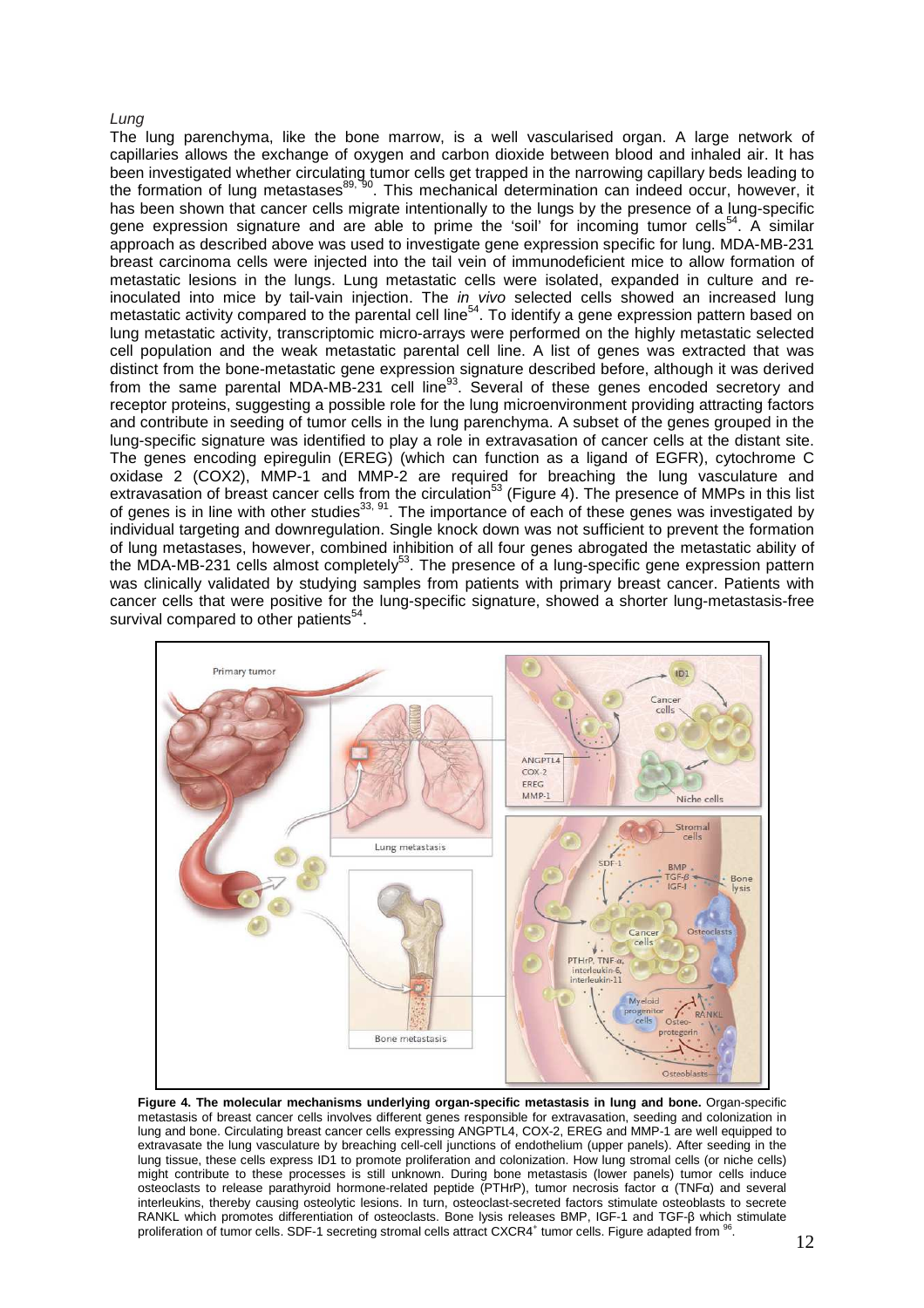Next to the intrinsic ability of tumor cells to disseminate from the primary tumor and seed in the lungs, they also contribute to the priming of the 'soil' at their preferred metastatic site by secretion of factors. Stromal cells in the breast tumor microenvironment secrete TGF-β which is able to prime cancer cells for metastasis to the lungs<sup>97</sup>. The ligand TGF-β binds to TGF-β receptor complexes on the cancer cell surface and thereby activates the Smad signalling pathway. Smad activates transcription of the gene encoding angiopoietin-like 4 (ANGPTL4) which enhances subsequent retention of these cancer cells in the lungs, but not in bone<sup>97</sup>. ANGPTL4 increases the permeability of lung capillaries by disruption cell-cell junctions in vascular endothelium, and therefore facilitates extravasation of tumor cells in the lungs (Figure 4). Experimental evidence was obtained from studying several cell lines (including MDA-MB-231) that were stimulated for several hours with TGF-β prior to tail-vein injection in mice. Compared to controls, pre-treatment of cancer cells with TGF-β resulted in an increased metastatic ability in the lungs, but not in bone<sup>97</sup>. Knock down of ANGPTL4 in orthotopically transplanted MDA-MB-231 cells, resulted in a decrease of dissemination of cancer cells to the lungs<sup>97</sup>. All together these results suggest that TGF-β secreted by the mammary stroma, promotes lung metastasis by inducing expression of ANGPTL4 in breast cancer cells.

Earlier in this review we described that VEGFR1<sup>+</sup> bone marrow-derived HPCs are the first cells that home towards the pre-metastatic lungs before tumor cells arrive $^6$ . Neutralization of VEGFR1 function with antibodies inhibits the formation of VEGFR1<sup>+</sup> HPC cell clusters and prevents tumor metastasis<sup>6</sup>.

Another example of cancer cells priming the pre-metastatic lung was published by Hiratsuka et al. They showed that subcutaneous implanted B16 and LLC tumors secrete VEGF-A, TGF-β and TNF-α which induce the expression of chemoattracttants S100A8 and S100A9 in pre-metastatic lung tissue in tumor-bearing mice<sup>gs</sup>. This leads to recruitment of CD11b<sup>+</sup> or macrophage antigen 1<sup>+</sup> (Mac 1<sup>+</sup>) myeloid inflammatory cells, which, as described before, can cause a state of inflammation and promote metastasis. To specify the cell type that expressed these chemoattractants in the lung tissue, they sorted CD11b<sup>+</sup> myeloid cells, VEGFR2<sup>+</sup> endothelial cells and the remaining fraction of cells. Gene expression studies revealed that S100A8 and S100A9 were expressed in both endothelial cells and  $CD11b<sup>+</sup>$  myeloid cells<sup>98</sup>. Inhibition of S100A8 and S100A9 with blocking antibodies resulted in a reduced rate of metastases in the lungs. These results suggest that primary tumors secrete factors that modulate the pre-metastatic niche by inducing expression of chemoattractants for tumor cells as well as recruitment of inflammatory cells.

Recently, other studies have shown that CD11b<sup>+</sup> myeloid cells infiltrate into the pre-metastatic lungs of tumor-bearing mice before tumor cell arrival and promote tumor angiogenesis and metastasis<sup>99, 100</sup>. Breast cancer cells that are exposed to hypoxia start to express  $LOX^{101}$ . Expression of LOX is associated with metastasis and poor survival in breast cancer patients<sup>102</sup>. In mouse models, LOX was found to accumulate in pre-metastatic lungs and crosslink collagen type IV in the ECM<sup>100</sup>. Consistent with previous studies, LOX accumulated at pulmonary sites with enhanced expression of fibronectin<sup>6</sup>. Crosslinking collagen IV leads to recruitment and adherence of CD11b<sup>+</sup> myeloid cells that were negative for the macrophage marker  $F4/80$ , suggesting that these are immature myeloid cells<sup>100</sup>. To validate the role of LOX in recruitment of myeloid cells, they used a model system without the presence of primary tumor cells. Tumor cells were cultured in hypoxic conditions (2% oxygen for 24 hrs) and culture media containing secreted LOX was collected. The conditioned media was injected daily in tumor-free mice for several weeks. Interestingly, the lungs of mice showed increased accumulation of CD11b<sup>+</sup> myeloid cells without the presence of tumor cells<sup>100</sup>. Both knock down of LOX with shRNAs in this cell line and antibody-induced inhibition of LOX activity did not induce accumulation of CD11b<sup>+</sup> myeloid cells and completely prevented the formation of lung metastasis<sup>100</sup>. To facilitate extravasation and invasion of bone marrow-derived cells through the basement membrane CD11b<sup>+</sup> myeloid cells produce MMP-2. MMP-2 cleaves collagen IV into peptides of which some are chemoattractants for circulating tumor cells<sup>61</sup>. Other evidence came from immunohistochemical analysis of human metastatic tumor samples showing that CD11b<sup>+</sup> cells were mainly found in areas stained positive for LOX, suggesting an important role for LOX and CD11b<sup>+</sup> myeloid cells in breast cancer metastasis<sup>100</sup>.

A second study found that  $CD11b^+$  myeloid cells that are also Gr-1<sup>+</sup> in the pre-metastatic lung of 4T1 tumor-bearing mice might contribute to immune suppression and tumor promotion<sup>99</sup>. In the premetastatic lung Gr-1<sup>+</sup>CD11b<sup>+</sup> cells inhibit the production of interferon-γ, which is the main cytokine in the host immune response against tumors<sup>99</sup>. Also, these cells induce an elevated expression of inflammatory cytokines and chemokines in the pre-metastatic lung tissue compared to normal lung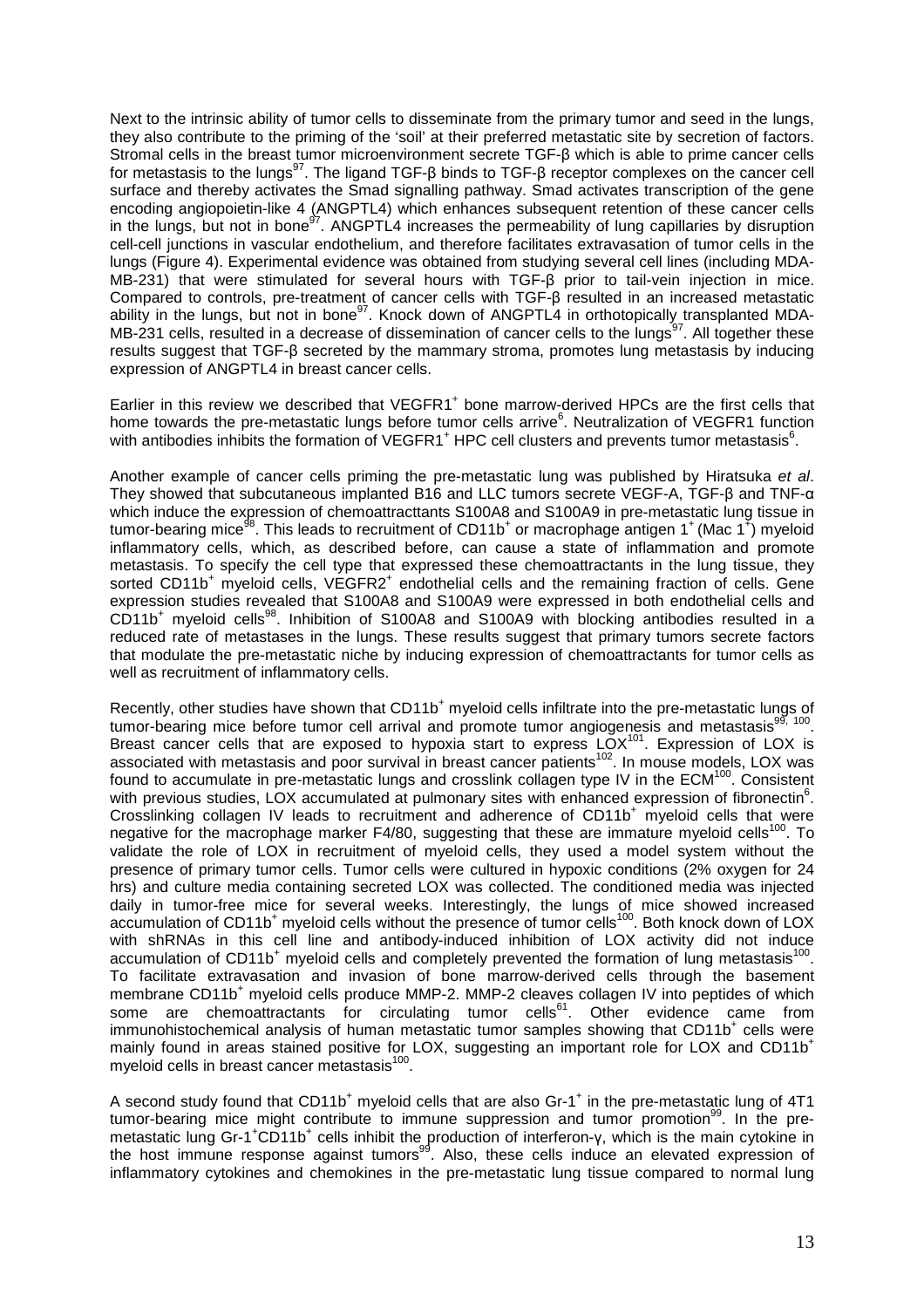tissue<sup>99</sup>. In addition, activation of expression of MMP-2 and MMP-9 in the lung parenchyma contributes to the recruitment of more circulating inflammatory cells and even tumor cells<sup>99</sup>. This positive feedback loop, together with vascular remodelling in the pre-metastatic lung, increases the probability of tumor cells to extravasate from the blood circulation and seed in this supportive microenvironment.

Subsequent to extravasation into the lung parenchyma, single cancer cells start the phase of colonization to form metastases. The establishment of metastasis requires proliferation and therefore upregulation of transcription factors regulating cell cycle progression. In triple negative breast cancer (lacking both expression of oestrogen and progesterone receptor, and human epidermal growth factor receptor 2 (HER2) amplification) a role was found for the transcription factors Inhibitor of Differentiation 1 (ID1) and 3 (ID3)<sup>103</sup>. Interestingly, the gene encoding ID1 was also present in the lung-specific gene expression signature described before<sup>54</sup>. IDs regulate cell differentiation by antagonizing the DNA binding activity of helix-loop-helix transcription factors<sup>103</sup>. An MDA-MB-231derived cell line was used to study the role of ID1 and ID3 in metastatic colonization of the lungs by intravenous injection. A double knock down of ID1/ID3 in these cells resulted in a complete suppression of colonization in the lungs compared to control, suggesting that expression of these transcriptional regulators is required for proliferation and metastatic colonization in the lungs<sup>103</sup> (Figure 4).

Overall we can say that the molecular mechanisms underlying tumor metastasis are still not clear and more research is needed to understand the processes going on. However, many promising studies have been published recently. It is still unclear whether metastasis at distant sites might be correlated. For example, does lung metastasis only occurs after tumor cells have been recruited to the bone marrow? Do tumor cells migrate to the bone marrow, adopt features from migratory haematopoietic stem cells and continue their journey to other organs? Is there a niche-to-niche migration going on of either bone marrow-derived cells and tumor cells? How does tumor dormancy occur? What mechanism causes immune suppression in the tumor microenvironment and how can we modulate the immune system to specifically attack tumor cells? To answer these important questions on tumor metastasis we need more research on the mechanisms underlying the formation of a pre-metastatic niche.

# **Clinical implications**

In the past decades science has made a lot of progress in understanding the process of cancer metastasis. Newly gained knowledge creates new possibilities of cancer therapeutics and patient care. In order to design new anti-metastatic therapeutics, we have to appreciate that tumor progression is the result of an interplay between intrinsic factors causing tumor cells to disseminate and extrinsic factors that favor metastasis. To inhibit cancer metastasis, targeting both the primary tumor cells and the supportive microenvironment is required. The timeframe in which tumor cells disseminate from the primary tumor is still unclear. It is assumed that this process takes place late in tumor progression, however, studies have shown that it might occur very early in tumor progression. In the clinic, by the time a primary tumor is detected, some cells might already have spread and form metastatic foci at secondary sites. Therefore, it would be more effective targeting the steps later on in tumor metastasis than targeting early steps, since it is possible that they already have occurred at the time of diagnosis. Also, metastasis is the cause of most deaths among cancer patients, so therapies that inhibit the formation of metastasis would be beneficial for patients.

Many promising studies have been focusing on predicting disease progression and clinical outcome in cancer patients. If we are able to approximate disease progression and prognosis in patients, we should use this knowledge to select the proper treatment for individual patients. The usual type of treatment of breast cancer patients is based on criteria from the National Institute of Health (NIH) and includes pathohistological grading (I-III), hormone-receptor status and axillary lymph node status<sup>10</sup> . Patients that are considered high risk by these criteria benefit the most from adjuvant therapy like chemotherapy or radiation after surgery<sup>104</sup>. Low risk patients, however, often also receive adjuvant therapy and suffer the side-effects needlessly<sup>3</sup>. New molecular technologies like DNA microarrays allow us to gain more insight in the interplay between the 'seeds and soil'. In 2002, several research groups from the Netherlands Cancer Institute joined forces in a study to unravel intrinsic predictors of metastatic breast cancer. Using RNA obtained from tumor biopsies from over 100 patients with the same stage cancer, they identified a specific gene-expression signature that could predict treatment responses and overall outcome34, 52. In collaboration with Agendia this lead to the development of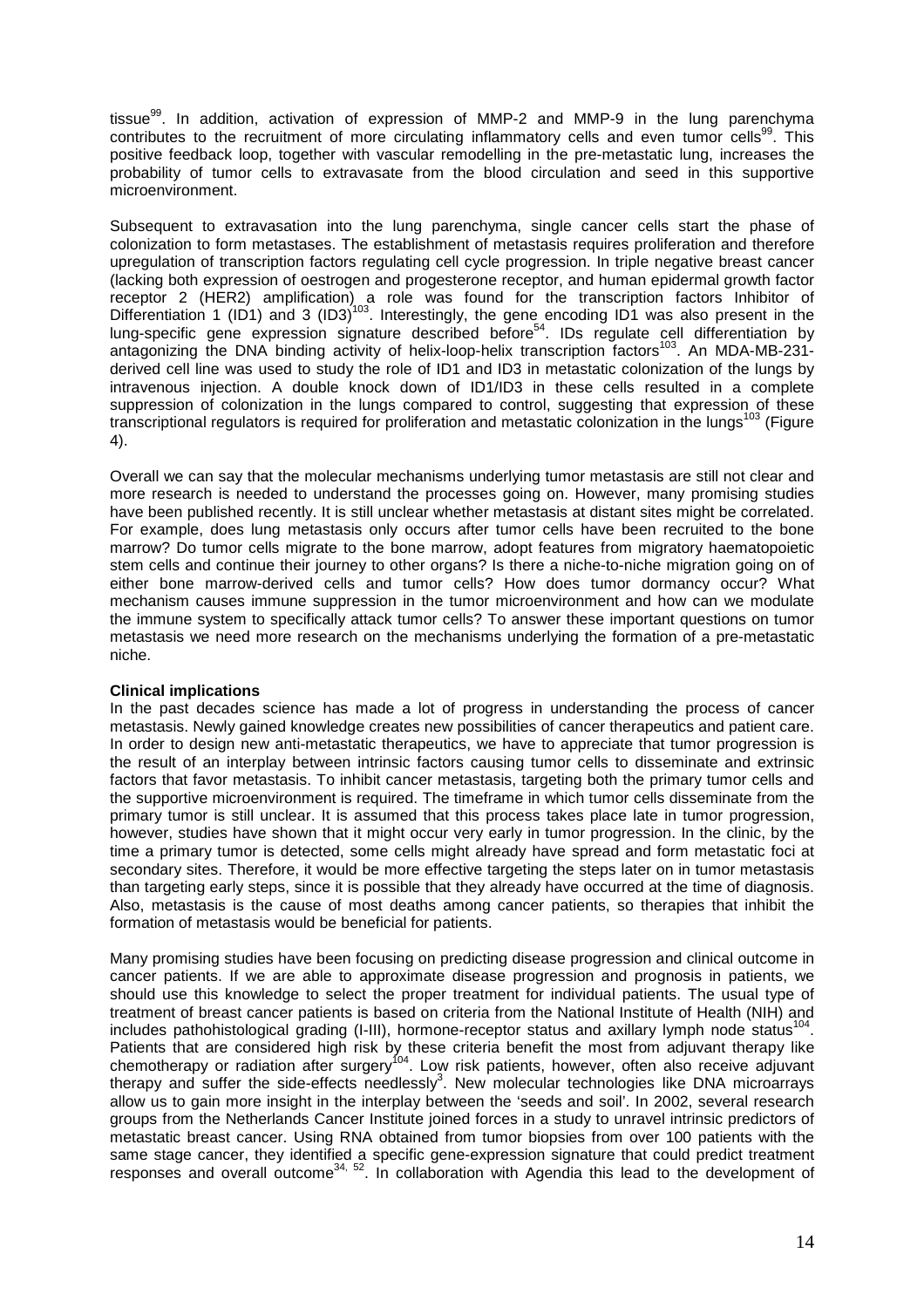Mammaprint, a DNA microarray that can predict survival in breast cancer patients (www.agendia.com). Mammaprint is based on a gene-expression profile of 70 genes involved in processes like cell cycle, invasion and angiogenesis, and is able to predict the interval to metastasis by placing patients into a low risk or high risk group<sup>34</sup>. A tumor specific gene-expression signature allows the patient to be treated accordingly. Mammaprint has been shown to be more accurate than all other clinically based predictors of the likelihood of developing distant metastases, and recent approval of the FDA of Mammaprint is a big step forward in more personalized medicine for cancer treatment.

Clinically, in cancer patients it is very hard to determine whether their disease has progressed to metastasis. This makes it difficult to set a time frame for this process and to study the distribution of metastases. Often patients do not suffer from micrometastases until they start to grow and form macrometastases. Current non-invasive diagnostic techniques like computed tomography (CT) scans and magnetic resonance imaging (MRI) are used extensively, however, their sensitivity is not sufficient to detect metastases smaller than 0.5 cm in diameter<sup>105</sup>. This means that once patients start to suffer from metastatic tumors, most of the times it is already too late for additional treatment. Autopsy can reveal the pattern of metastasis in an 'end-stage' manner, but autopsies are no longer part of the standard procedure in hospitals and thus many of those data are lost with the patients. The use of laboratory animals can help us in a way to simulate disease progression as it is happening in patients. With the power of new techniques like *in vivo* videomicroscopy, also known as intravital imaging, we are able to take a closer look at the metastatic process. Evidence indicates that only a few favoured cells are allowed to survive dissemination from the primary tumor, intravasate into the circularization, extravasate and home in distant organs. In that case distant metastases may be of clonal origin and different metastases can originate from different single cells<sup>106</sup>. These small differences in genotype and microenvironment make it more difficult for therapies to target such metastases. The identification of organ-specific gene expression signatures in cancer cells gives us more insight in the molecular mechanisms underlying metastasis, which allows us to predict the organs targeted.

To prevent homing of circulating tumor cells in target organs, the pre-metastatic microenvironment should be targeted. In principal, any gene that favors extravasation of tumor cells and primes the microenvironment is a potential target for anti-metastatic drugs. Therefore it is important to study the large number of chemokines and cytokines that are expressed by both the primary tumor and stromal cells present at the pre-metastatic site. Many of these factors a chemoattractants and inhibition may prevent tumor metastasis. For example, monoclonal antibodies against VEGFR1 prevented clustering of VEGFR1<sup>+</sup> HPCs in pre-metastatic lungs and inhibited metastasis<sup>6</sup>. Also tissue remodeling enzymes like MMPs might provide targets to prevent priming of the 'soil' and inhibit metastasis. Accordingly, inhibition of MMP-9 in lung tissue was able to decrease metastasis of breast cancer cells in lungs $33$ . Therefore, to prevent tumor progression it might be necessary to combine therapies that target both the tumor cells and the stromal cells present at the pre-metastatic niche.

# **Conclusion**

Breast cancer is the main cause of cancer death in women. Most deaths are caused by tumor progression and the formation of metastasis in organs like bone and lung. The process of metastasis occurs in a series of subsequent steps. Tumor cells leave the primary tumor, intravasate in the vasculature and enter the circulation. At specific sites the tumor cells extravasate and reside in a supportive microenvironment that allows colonization and the formation of metastatic foci. We gain more and more evidence that confirms that Paget's 'seed and soil' hypothesis, stating that metastasis is determined by an interplay between both tumor cells and stromal cells, is indeed true. Gene expression studies revealed that tumor cells can predict the location of metastasis and overall prognosis in patients. On the other hand, stromal cells in distant organs already create a supportive microenvironment named the 'pre-metastatic niche', before the arrival of tumor cells. Unraveling the underlying molecular mechanisms in the formation of the 'pre-metastatic niche' might contribute to the design of novel therapeutics to prevent tumor metastasis.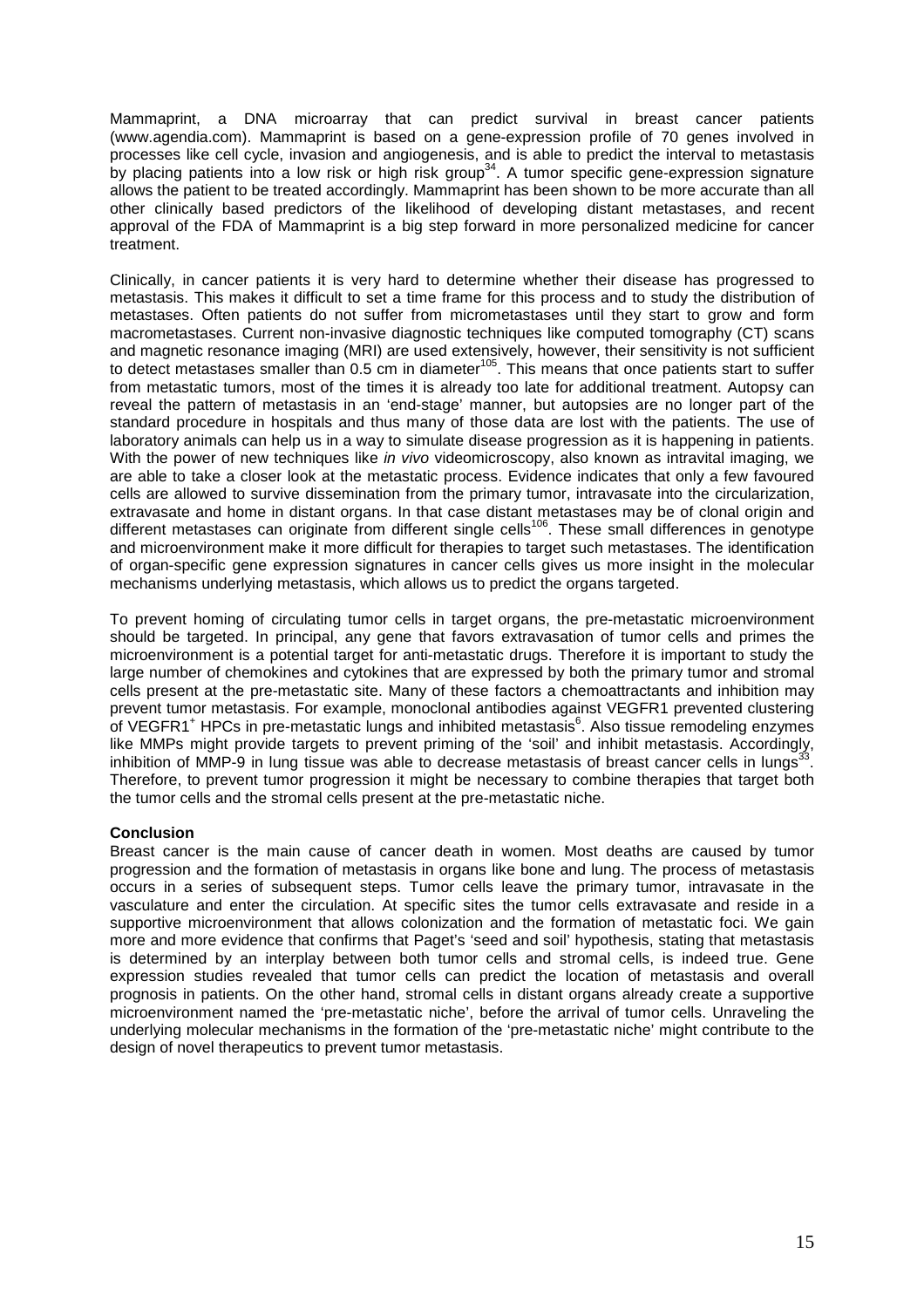## **Acknowledgements**

First, I would like to acknowledge Anoek Zomer for her comments and helpful suggestions on my thesis during the writing process. Also, I would like to thank Jacco van Rheenen for giving me the opportunity to write this Master's thesis in his laboratory at the Hubrecht Institute and for his supervision.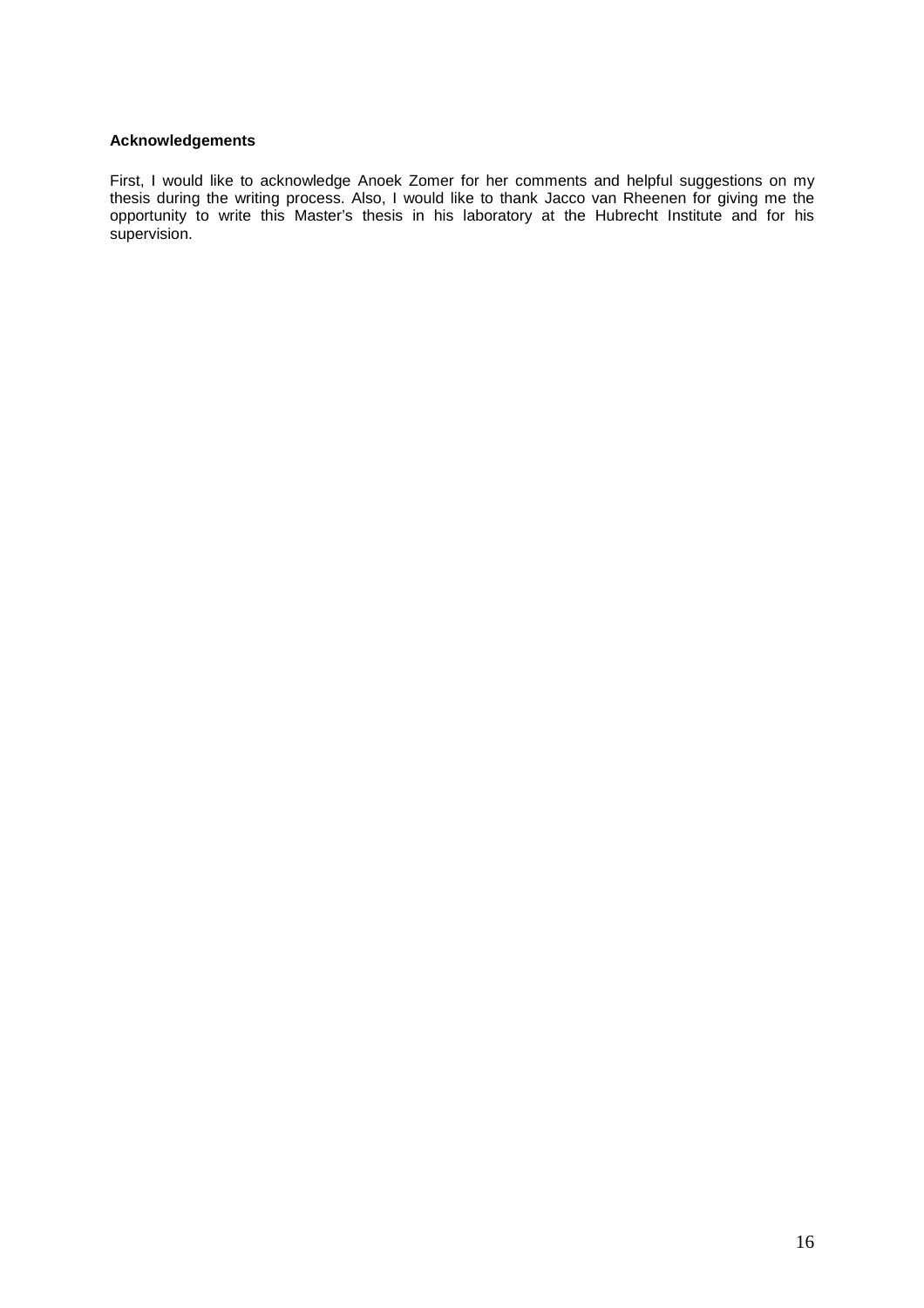#### **References**

1. http://seer.cancer.gov/statfacts/html/breast.html.

2. http://seer.cancer.gov/csr/1975\_2007/results\_merged/sect\_04\_breast.pdf.

3. Weigelt, B., Peterse, J. L. & van 't Veer, L. J. Breast cancer metastasis: markers and models. Nat. Rev. Cancer. **5**, 591-602 (2005).

4. Hellman, S. & Harris, J. R. in Diseases of Breast (Lippincott Williams & Wilkins, Philadelphia, 2000).

5. Paget, S. The distribution of secondary growths in cancer of the breast. Lancet **1**, 571-572,573 (1889).

6. Kaplan, R. N. et al. VEGFR1-positive haematopoietic bone marrow progenitors initiate the pre-metastatic niche. Nature **438**, 820-827 (2005).

7. Levine, A. J. P53, the Cellular Gatekeeper for Growth and Division. Cell **88**, 323-331 (1997).

8. Vousden, K. H. & Lu, X. Live or let die: the cell's response to p53. Nat. Rev. Cancer. **2**, 594-604 (2002).

9. Heppner, G. H. Tumor heterogeneity. Cancer Res. **44**, 2259-2265 (1984).

10. Semenza, G. L. Hypoxia-inducible factor 1: Oxygen homeostasis and disease pathophysiology. Trends in Molecular Medicine **7**, 345-350 (2001).

11. Brahimi-Horn, C. & Pouyssegur, J. The role of the hypoxia-inducible factor in tumor metabolism growth and invasion. Bull. Cancer **93**, E73-80 (2006).

12. Semenza, G. L. Expression of hypoxia-inducible factor 1: mechanisms and consequences - A protective strategy against reactive oxygen species. Biochemical pharmacology **59**, 47-53 (2000).

13. Kirschmann, D. A. et al. A molecular role for lysyl oxidase in breast cancer invasion. Cancer Res. **62**, 4478- 4483 (2002).

14. Payne, S. L. et al. Lysyl oxidase regulates breast cancer cell migration and adhesion through a hydrogen peroxide-mediated mechanism. Cancer Res. **65**, 11429-11436 (2005).

15. Erler, J. T. et al. Lysyl oxidase is essential for hypoxia-induced metastasis. Nature **440**, 1222-1226 (2006).

16. Minchenko, A., Salceda, S., Bauer, T. & Caro, J. Hypoxia regulatory elements of the human vascular endothelial growth factor gene. Cell. Mol. Biol. Res. **40**, 35-39 (1994).

17. Shweiki, D., Itin, A., Soffer, D. & Keshet, E. Vascular endothelial growth factor induced by hypoxia may mediate hypoxia-initiated angiogenesis. Nature **359**, 843-845 (1992).

18. Forsythe, J. A. et al. Activation of vascular endothelial growth factor gene transcription by hypoxia-inducible factor 1. Molecular and Cellular Biology **16**, 4604-4613 (1996).

19. Sullivan, R. & Graham, C. H. Hypoxia-driven selection of the metastatic phenotype. Cancer Metastasis Rev. **26**, 319-331 (2007).

20. Moll, R., Mitze, M., Frixen, U. H. & Birchmeier, W. Differential loss of E-cadherin expression in infiltrating ductal and lobular breast carcinomas. Am. J. Pathol. **143**, 1731-1742 (1993).

21. Rasbridge, S. A., Gillett, C. E., Sampson, S. A., Walsh, F. S. & Millis, R. R. Epithelial (E-) and placental (P-) cadherin cell adhesion molecule expression in breast carcinoma. J. Pathol. **169**, 245-250 (1993).

22. Strumane, K. et al. E-cadherin regulates human Nanos1, which interacts with p120ctn and induces tumor cell migration and invasion. Cancer Res. **66**, 10007-10015 (2006).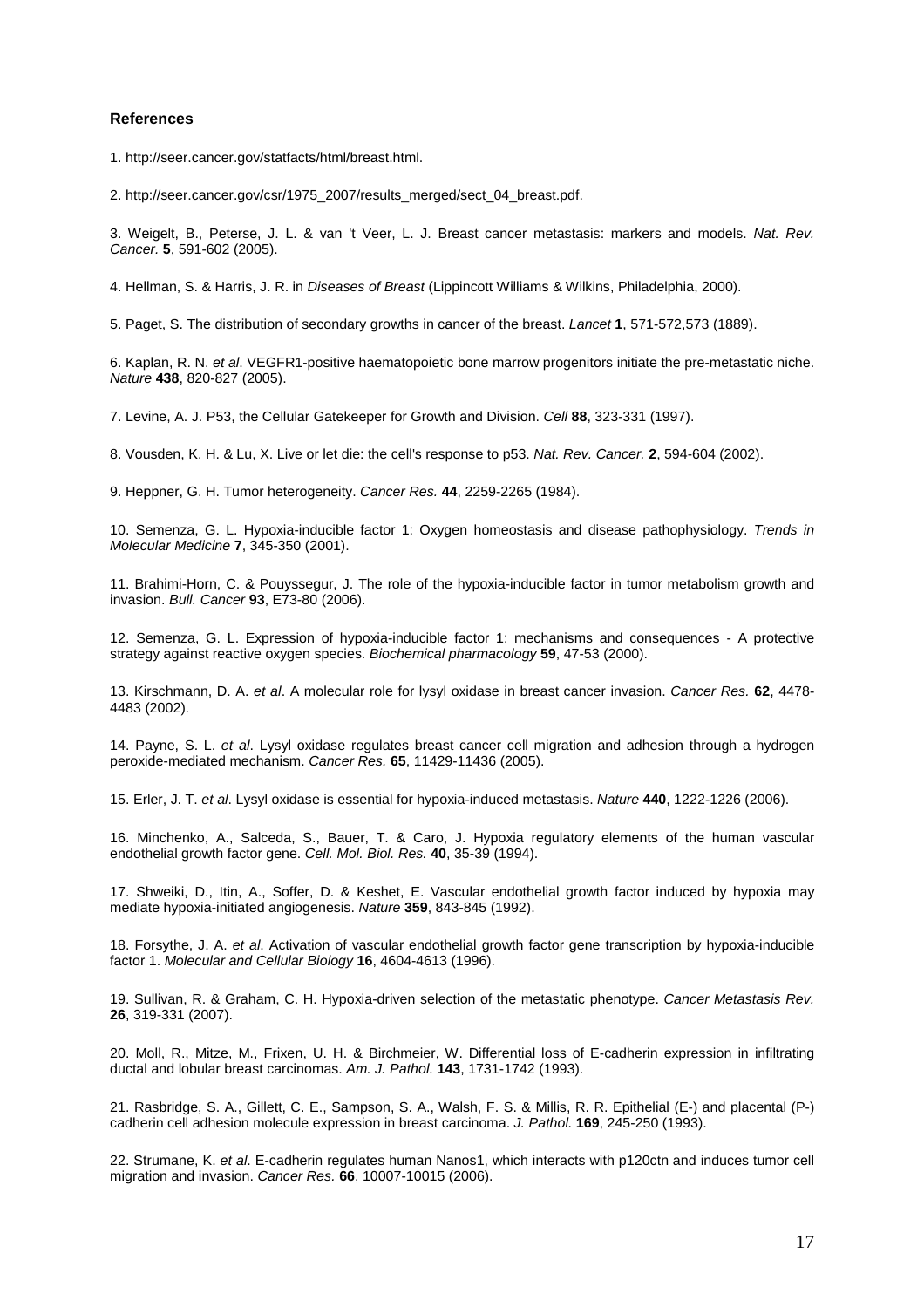23. Sarrio, D. et al. Functional characterization of E- and P-cadherin in invasive breast cancer cells. BMC Cancer **9**, 74 (2009).

24. Caldeira, J. R. et al. CDH1 promoter hypermethylation and E-cadherin protein expression in infiltrating breast cancer. BMC Cancer **6**, 48 (2006).

25. Lombaerts, M. et al. E-cadherin transcriptional downregulation by promoter methylation but not mutation is related to epithelial-to-mesenchymal transition in breast cancer cell lines. Br. J. Cancer **94**, 661-671 (2006).

26. Friedl, P. & Brocker, E. B. The biology of cell locomotion within three-dimensional extracellular matrix. Cell Mol. Life Sci. **57**, 41-64 (2000).

27. Fata, J. E., Werb, Z. & Bissell, M. J. Regulation of mammary gland branching morphogenesis by the extracellular matrix and its remodeling enzymes. Breast Cancer Res. **6**, 1-11 (2004).

28. Wiseman, B. S. & Werb, Z. Stromal effects on mammary gland development and breast cancer. Science **296**, 1046-1049 (2002).

29. Lanigan, F., O'Connor, D., Martin, F. & Gallagher, W. M. Molecular links between mammary gland development and breast cancer. Cell Mol. Life Sci. **64**, 3159-3184 (2007).

30. Lochter, A. & Bissell, M. J. Involvement of extracellular matrix constituents in breast cancer. Semin. Cancer Biol. **6**, 165-173 (1995).

31. Bissell, M. J., Kenny, P. A. & Radisky, D. C. Microenvironmental regulators of tissue structure and function also regulate tumor induction and progression: the role of extracellular matrix and its degrading enzymes. Cold Spring Harb. Symp. Quant. Biol. **70**, 343-356 (2005).

32. Thompson, E. W. et al. Collagen induced MMP-2 activation in human breast cancer. Breast Cancer Res. Treat. **31**, 357-370 (1994).

33. Hiratsuka, S. et al. MMP9 induction by vascular endothelial growth factor receptor-1 is involved in lungspecific metastasis. Cancer. Cell. **2**, 289-300 (2002).

34. van 't Veer, L. J. et al. Gene expression profiling predicts clinical outcome of breast cancer. Nature **415**, 530- 536 (2002).

35. Wyckoff, J. B., Jones, J. G., Condeelis, J. S. & Segall, J. E. A critical step in metastasis: in vivo analysis of intravasation at the primary tumor. Cancer Res. **60**, 2504-2511 (2000).

36. Hirakawa, S. et al. VEGF-C-induced lymphangiogenesis in sentinel lymph nodes promotes tumor metastasis to distant sites. Blood **109**, 1010-1017 (2007).

37. Fidler, I. J. Metastasis: guantitative analysis of distribution and fate of tumor embolilabeled with 125 I-5-iodo-2'-deoxyuridine. J. Natl. Cancer Inst. **45**, 773-782 (1970).

38. Fidler, I. J. The pathogenesis of cancer metastasis: the 'seed and soil' hypothesis revisited. Nat. Rev. Cancer. **3**, 453-458 (2003).

39. Cameron, M. D. et al. Temporal progression of metastasis in lung: cell survival, dormancy, and location dependence of metastatic inefficiency. Cancer Res. **60**, 2541-2546 (2000).

40. Luzzi, K. J. et al. Multistep nature of metastatic inefficiency: dormancy of solitary cells after successful extravasation and limited survival of early micrometastases. Am. J. Pathol. **153**, 865-873 (1998).

41. Demicheli, R. Tumour dormancy: findings and hypotheses from clinical research on breast cancer. Semin. Cancer Biol. **11**, 297-306 (2001).

42. Karrison, T. G., Ferguson, D. J. & Meier, P. Dormancy of mammary carcinoma after mastectomy. J. Natl. Cancer Inst. **91**, 80-85 (1999).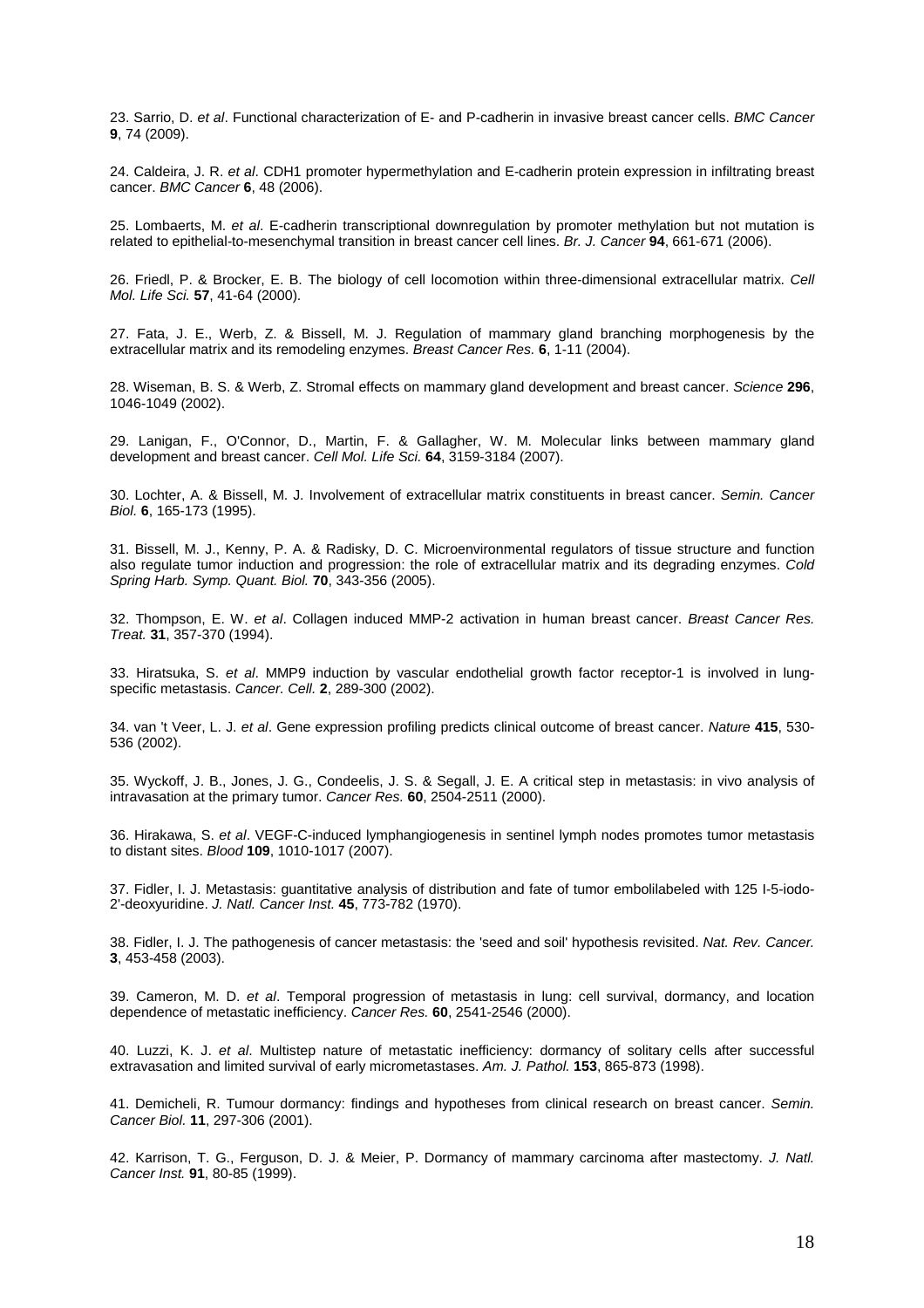43. Scadden, D. T. The stem-cell niche as an entity of action. Nature **441**, 1075-1079 (2006).

44. Naumov, G. N. et al. Persistence of solitary mammary carcinoma cells in a secondary site: a possible contributor to dormancy. Cancer Res. **62**, 2162-2168 (2002).

45. Aguirre-Ghiso, J. A. The problem of cancer dormancy: understanding the basic mechanisms and identifying therapeutic opportunities. Cell. Cycle **5**, 1740-1743 (2006).

46. Naumov, G. N. et al. A model of human tumor dormancy: an angiogenic switch from the nonangiogenic phenotype. J. Natl. Cancer Inst. **98**, 316-325 (2006).

47. Fisher, B., Gunduz, N., Coyle, J., Rudock, C. & Saffer, E. Presence of a growth-stimulating factor in serum following primary tumor removal in mice. Cancer Res. **49**, 1996-2001 (1989).

48. Husemann, Y. et al. Systemic spread is an early step in breast cancer. Cancer. Cell. **13**, 58-68 (2008).

49. Schmidt-Kittler, O. et al. From latent disseminated cells to overt metastasis: genetic analysis of systemic breast cancer progression. Proc. Natl. Acad. Sci. U. S. A. **100**, 7737-7742 (2003).

50. Klein, C. A. et al. Genetic heterogeneity of single disseminated tumour cells in minimal residual cancer. Lancet **360**, 683-689 (2002).

51. Minn, A. J. et al. Lung metastasis genes couple breast tumor size and metastatic spread. Proc. Natl. Acad. Sci. U. S. A. **104**, 6740-6745 (2007).

52. van de Vijver, M. J. et al. A gene-expression signature as a predictor of survival in breast cancer. N. Engl. J. Med. **347**, 1999-2009 (2002).

53. Gupta, G. P. et al. Mediators of vascular remodelling co-opted for sequential steps in lung metastasis. Nature **446**, 765-770 (2007).

54. Minn, A. J. et al. Genes that mediate breast cancer metastasis to lung. Nature **436**, 518-524 (2005).

55. Wels, J., Kaplan, R. N., Rafii, S. & Lyden, D. Migratory neighbors and distant invaders: tumor-associated niche cells. Genes Dev. **22**, 559-574 (2008).

56. Lebret, S. C., Newgreen, D. F., Thompson, E. W. & Ackland, M. L. Induction of epithelial to mesenchymal transition in PMC42-LA human breast carcinoma cells by carcinoma-associated fibroblast secreted factors. Breast Cancer Res. **9**, R19 (2007).

57. Schor, S. L. et al. Migration-stimulating factor: a genetically truncated onco-fetal fibronectin isoform expressed by carcinoma and tumor-associated stromal cells. Cancer Res. **63**, 8827-8836 (2003).

58. Atula, S., Grenman, R. & Syrjanen, S. Fibroblasts can modulate the phenotype of malignant epithelial cells in vitro. Exp. Cell Res. **235**, 180-187 (1997).

59. Huhtala, P. et al. Cooperative signaling by alpha 5 beta 1 and alpha 4 beta 1 integrins regulates metalloproteinase gene expression in fibroblasts adhering to fibronectin. J. Cell Biol. **129**, 867-879 (1995).

60. Yakubenko, V. P., Lobb, R. R., Plow, E. F. & Ugarova, T. P. Differential induction of gelatinase B (MMP-9) and gelatinase A (MMP-2) in T lymphocytes upon alpha(4)beta(1)-mediated adhesion to VCAM-1 and the CS-1 peptide of fibronectin. Exp. Cell Res. **260**, 73-84 (2000).

61. Egeblad, M. & Werb, Z. New functions for the matrix metalloproteinases in cancer progression. Nat. Rev. Cancer. **2**, 161-174 (2002).

62. Kucia, M. et al. Trafficking of normal stem cells and metastasis of cancer stem cells involve similar mechanisms: pivotal role of the SDF-1-CXCR4 axis. Stem Cells **23**, 879-894 (2005).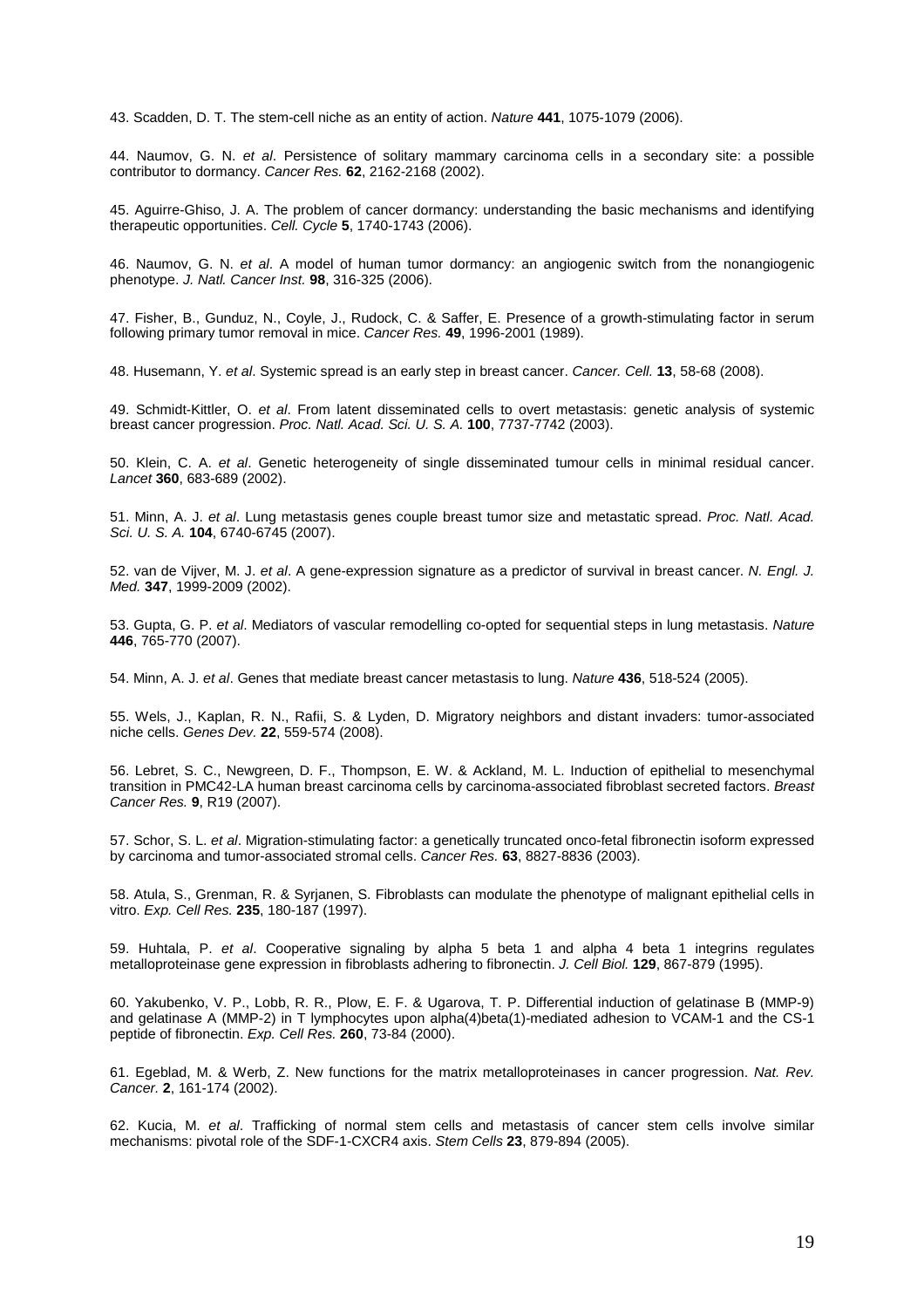63. Reya, T., Morrison, S. J., Clarke, M. F. & Weissman, I. L. Stem cells, cancer, and cancer stem cells. Nature **414**, 105-111 (2001).

64. Dontu, G., Al-Hajj, M., Abdallah, W. M., Clarke, M. F. & Wicha, M. S. Stem cells in normal breast development and breast cancer. Cell Prolif. **36 Suppl 1**, 59-72 (2003).

65. Shackleton, M. et al. Generation of a functional mammary gland from a single stem cell. Nature **439**, 84-88 (2006).

66. Stingl, J. et al. Purification and unique properties of mammary epithelial stem cells. Nature **439**, 993-997 (2006).

67. Kordon, E. C. & Smith, G. H. An entire functional mammary gland may comprise the progeny from a single cell. Development **125**, 1921-1930 (1998).

68. Mani, S. A. et al. The epithelial-mesenchymal transition generates cells with properties of stem cells. Cell **133**, 704-715 (2008).

69. Calcagno, A. M. et al. Prolonged drug selection of breast cancer cells and enrichment of cancer stem cell characteristics. J. Natl. Cancer Inst. **102**, 1637-1652 (2010).

70. Zou, Y. R., Kottmann, A. H., Kuroda, M., Taniuchi, I. & Littman, D. R. Function of the chemokine receptor CXCR4 in haematopoiesis and in cerebellar development. Nature **393**, 595-599 (1998).

71. Nagasawa, T. et al. Defects of B-cell lymphopoiesis and bone-marrow myelopoiesis in mice lacking the CXC chemokine PBSF/SDF-1. Nature **382**, 635-638 (1996).

72. Muller, A. et al. Involvement of chemokine receptors in breast cancer metastasis. Nature **410**, 50-56 (2001).

73. Libura, J. et al. CXCR4-SDF-1 signaling is active in rhabdomyosarcoma cells and regulates locomotion, chemotaxis, and adhesion. Blood **100**, 2597-2606 (2002).

74. Geminder, H. et al. A possible role for CXCR4 and its ligand, the CXC chemokine stromal cell-derived factor-1, in the development of bone marrow metastases in neuroblastoma. J. Immunol. **167**, 4747-4757 (2001).

75. Peled, A. et al. The chemokine SDF-1 activates the integrins LFA-1, VLA-4, and VLA-5 on immature human CD34(+) cells: role in transendothelial/stromal migration and engraftment of NOD/SCID mice. Blood **95**, 3289- 3296 (2000).

76. Barr, F. G. Gene fusions involving PAX and FOX family members in alveolar rhabdomyosarcoma. Oncogene **20**, 5736-5746 (2001).

77. Helbig, G. et al. NF-kappaB promotes breast cancer cell migration and metastasis by inducing the expression of the chemokine receptor CXCR4. J. Biol. Chem. **278**, 21631-21638 (2003).

78. Schioppa, T. et al. Regulation of the chemokine receptor CXCR4 by hypoxia. J. Exp. Med. **198**, 1391-1402 (2003).

79. Balkwill, F. & Mantovani, A. Inflammation and cancer: back to Virchow? Lancet **357**, 539-545 (2001).

80. Pollard, J. W. Tumour-educated macrophages promote tumour progression and metastasis. Nat. Rev. Cancer. **4**, 71-78 (2004).

81. Coussens, L. M. & Werb, Z. Inflammation and cancer. Nature **420**, 860-867 (2002).

82. Bingle, L., Brown, N. J. & Lewis, C. E. The role of tumour-associated macrophages in tumour progression: implications for new anticancer therapies. J. Pathol. **196**, 254-265 (2002).

83. Kacinski, B. M. CSF-1 and its receptor in breast carcinomas and neoplasms of the female reproductive tract. Mol. Reprod. Dev. **46**, 71-74 (1997).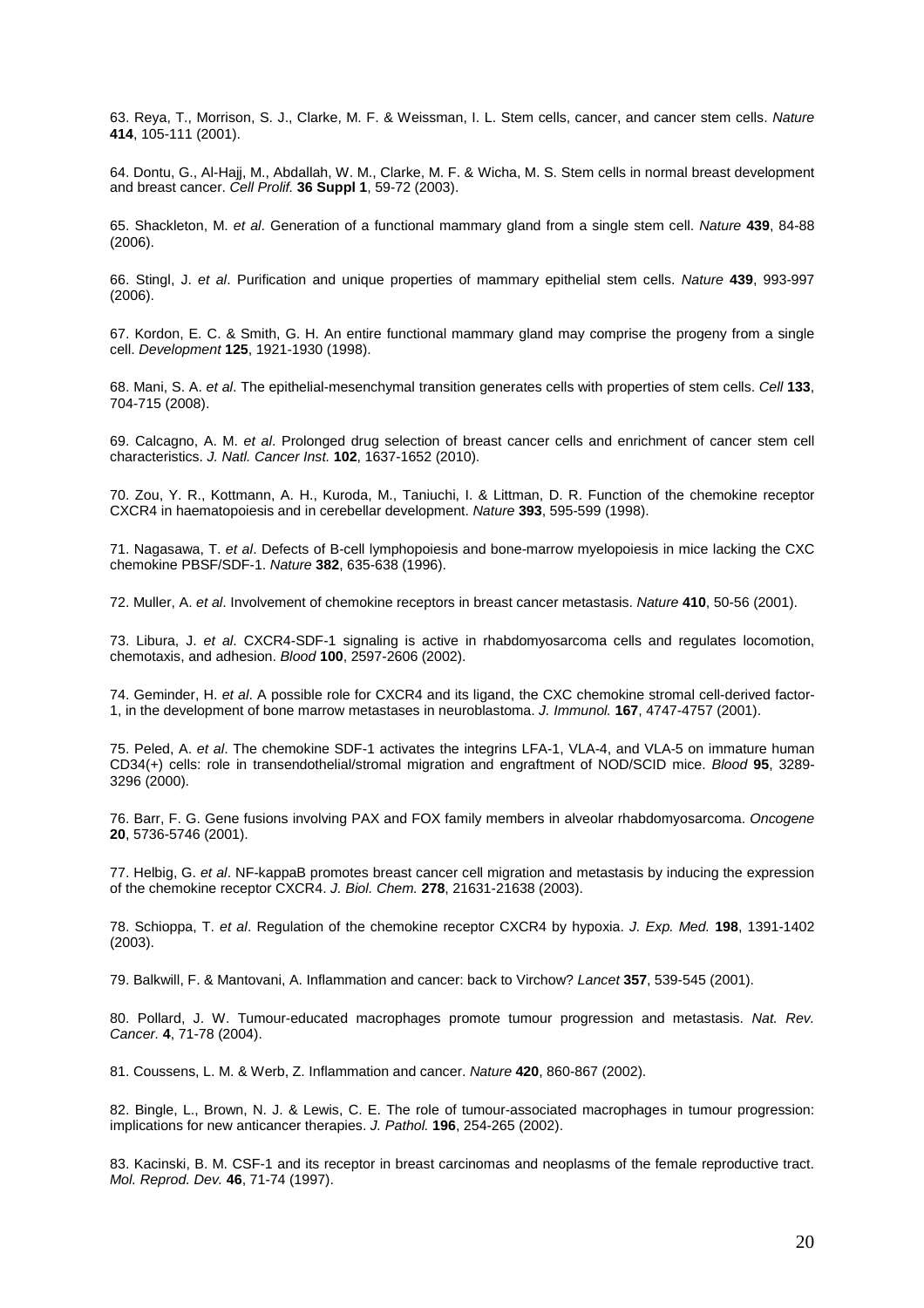84. Scholl, S. M. et al. Anti-colony-stimulating factor-1 antibody staining in primary breast adenocarcinomas correlates with marked inflammatory cell infiltrates and prognosis. J. Natl. Cancer Inst. **86**, 120-126 (1994).

85. Lin, E. Y., Nguyen, A. V., Russell, R. G. & Pollard, J. W. Colony-stimulating factor 1 promotes progression of mammary tumors to malignancy. J. Exp. Med. **193**, 727-740 (2001).

86. Guy, C. T., Cardiff, R. D. & Muller, W. J. Induction of mammary tumors by expression of polyomavirus middle T oncogene: a transgenic mouse model for metastatic disease. Mol. Cell. Biol. **12**, 954-961 (1992).

87. Lewis, J. S., Landers, R. J., Underwood, J. C., Harris, A. L. & Lewis, C. E. Expression of vascular endothelial growth factor by macrophages is up-regulated in poorly vascularized areas of breast carcinomas. J. Pathol. **192**, 150-158 (2000).

88. Lin, E. Y. et al. Macrophages regulate the angiogenic switch in a mouse model of breast cancer. Cancer Res. **66**, 11238-11246 (2006).

89. Sugarbaker, E. V. Cancer metastasis: a product of tumor-host interactions. Curr. Probl. Cancer **3**, 1-59 (1979).

90. Hart, I. R. & Fidler, I. J. Role of organ selectivity in the determination of metastatic patterns of B16 melanoma. Cancer Res. **40**, 2281-2287 (1980).

91. Landemaine, T. et al. A six-gene signature predicting breast cancer lung metastasis. Cancer Res. **68**, 6092- 6099 (2008).

92. Wang, J., Loberg, R. & Taichman, R. S. The pivotal role of CXCL12 (SDF-1)/CXCR4 axis in bone metastasis. Cancer Metastasis Rev. **25**, 573-587 (2006).

93. Kang, Y. et al. A multigenic program mediating breast cancer metastasis to bone. Cancer. Cell. **3**, 537-549 (2003).

94. Kaplan, R. N., Psaila, B. & Lyden, D. Bone marrow cells in the 'pre-metastatic niche': within bone and beyond. Cancer Metastasis Rev. **25**, 521-529 (2006).

95. Minn, A. J. et al. Distinct organ-specific metastatic potential of individual breast cancer cells and primary tumors. J. Clin. Invest. **115**, 44-55 (2005).

96. Chiang, A. C. & Massague, J. Molecular basis of metastasis. N. Engl. J. Med. **359**, 2814-2823 (2008).

97. Padua, D. et al. TGFbeta primes breast tumors for lung metastasis seeding through angiopoietin-like 4. Cell **133**, 66-77 (2008).

98. Hiratsuka, S., Watanabe, A., Aburatani, H. & Maru, Y. Tumour-mediated upregulation of chemoattractants and recruitment of myeloid cells predetermines lung metastasis. Nat. Cell Biol. **8**, 1369-1375 (2006).

99. Yan, H. H. et al. Gr-1+CD11b+ myeloid cells tip the balance of immune protection to tumor promotion in the premetastatic lung. Cancer Res. **70**, 6139-6149 (2010).

100. Erler, J. T. et al. Hypoxia-induced lysyl oxidase is a critical mediator of bone marrow cell recruitment to form the premetastatic niche. Cancer. Cell. **15**, 35-44 (2009).

101. Denko, N. C. et al. Investigating hypoxic tumor physiology through gene expression patterns. Oncogene **22**, 5907-5914 (2003).

102. Erler, J. T. et al. Lysyl oxidase is essential for hypoxia-induced metastasis. Nature **440**, 1222-1226 (2006).

103. Gupta, G. P. et al. ID genes mediate tumor reinitiation during breast cancer lung metastasis. Proc. Natl. Acad. Sci. U. S. A. **104**, 19506-19511 (2007).